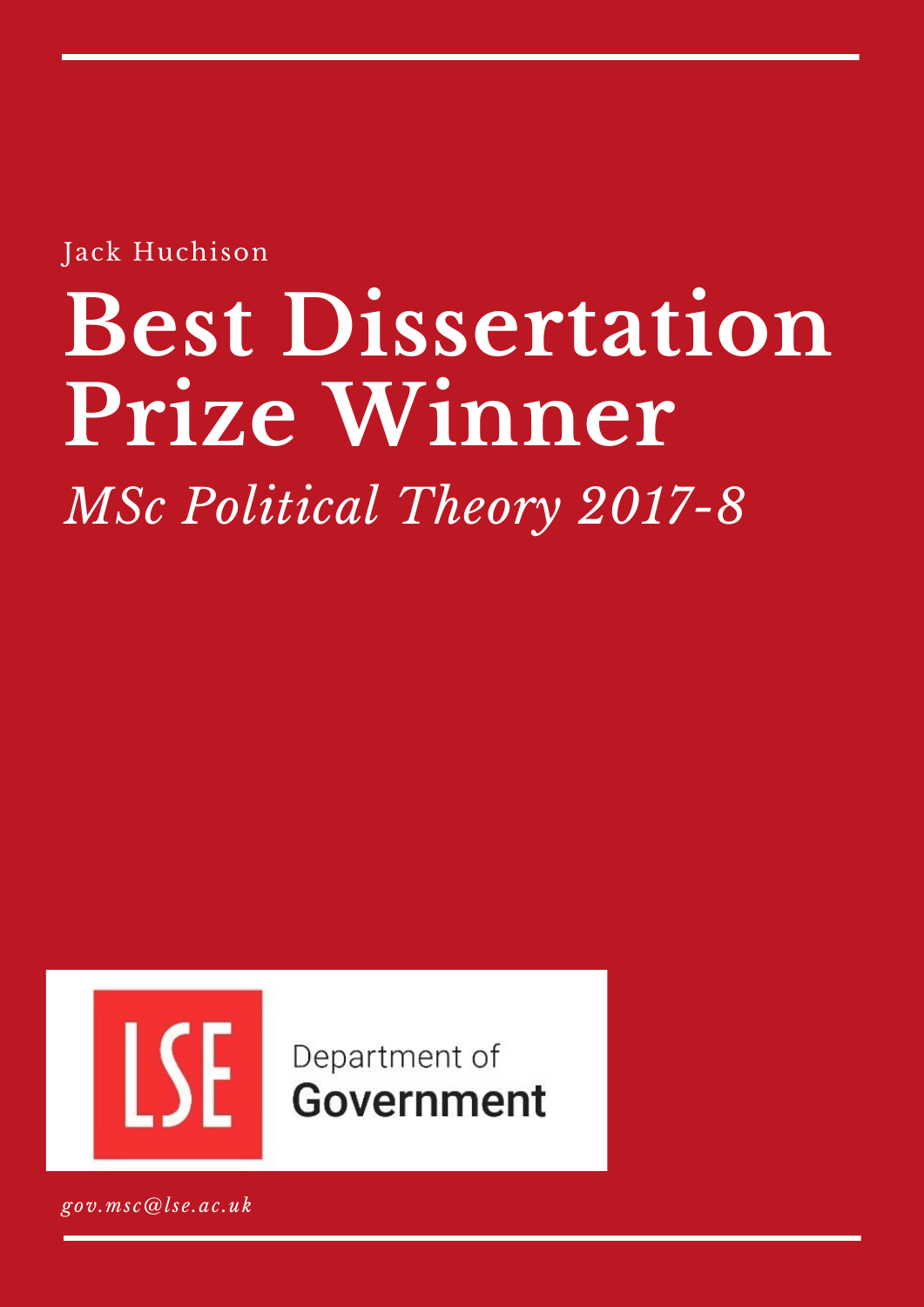## **The Political as a Theological Problem in the Thought of Carl Schmitt**

A dissertation submitted to the Department of Government, the London School of Economics and Political Science, in part completion of the requirements of the MSc in Political Theory

**Word Count:** 10,466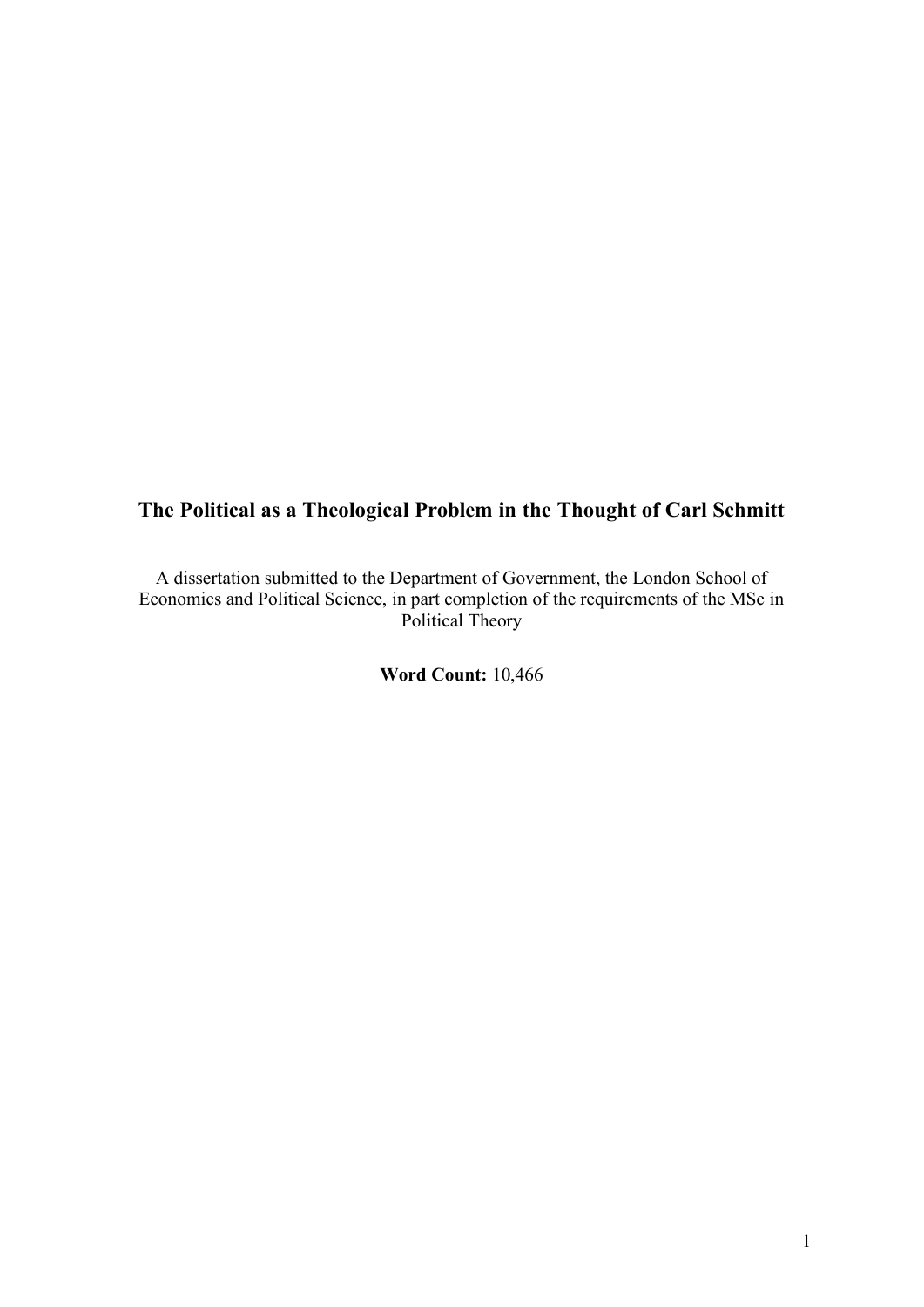### **Table of Contents**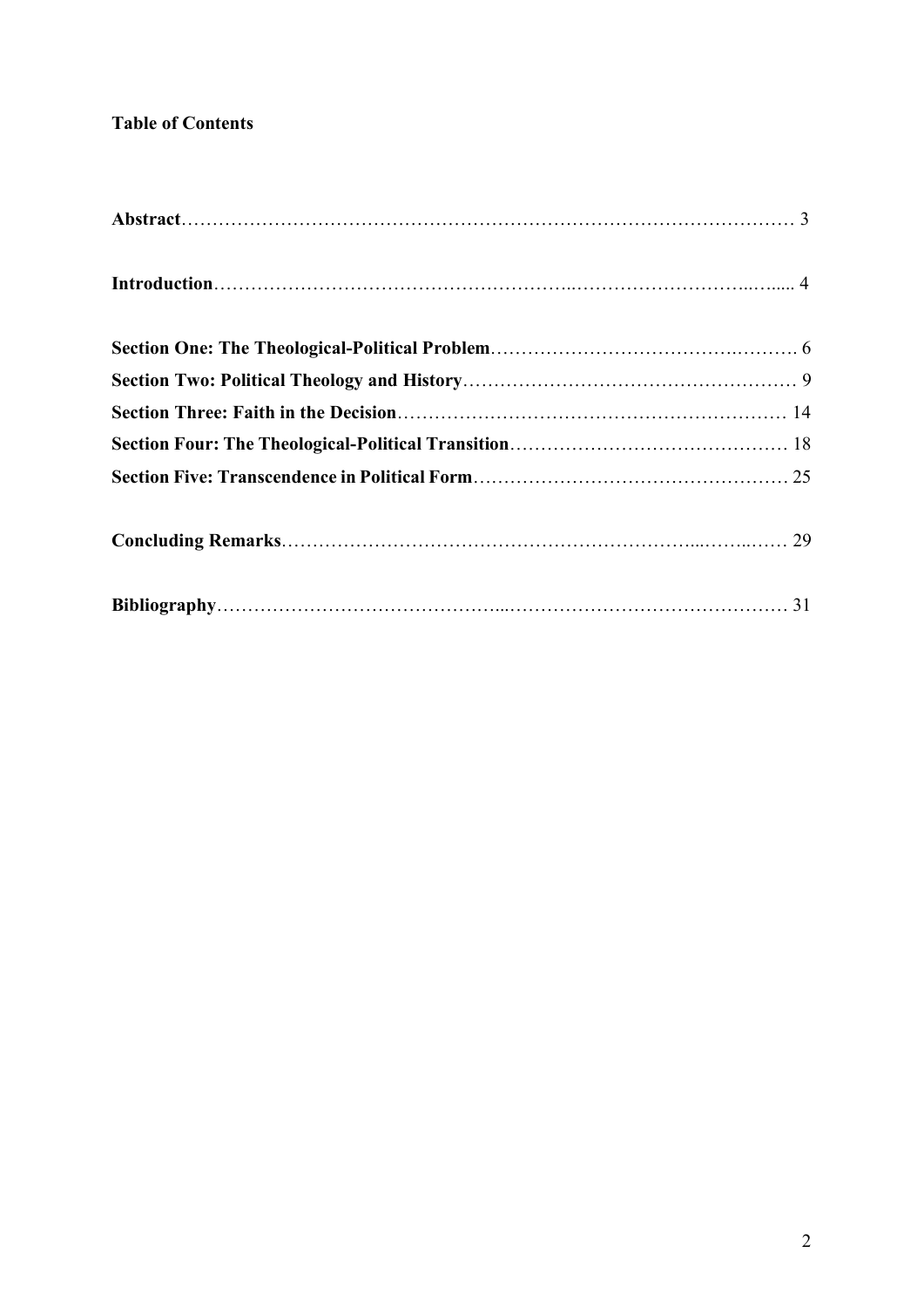#### **Abstract**

This dissertation argues that the relationship between the concepts of the theological and political should be a central question of Schmitt scholarship, and that a neglect of the theological aspects of Schmitt's work is simultaneously a disservice to an analysis of his political thought. Indeed, the two cannot be separated. I have attempted to take Schmitt's theological concerns seriously, rather than as simply analogous qualifiers of other more substantive political concerns. As such I try to place Schmitt within a contemporary theological-political context, which includes both Weimar and the post-war debates with Hans Blumenberg, and attempts to understand what exactly Schmitt means when he says that there is a "metaphysical kernel of all politics." I separate Schmitt's secularisation theorem into two distinct claims: firstly, the specific theological-political transition period at the end of the Middle Ages, and then the subsequent claim that each era's politics are merely reflective of its metaphysical assumptions, concluding that the second is unjustifiable and that instead his 'metaphysics' should be understood as an anthropological claim. My task is to then understand how the secularisation theorem, understood as an analysis of the theoretical-political transition under theological nominalist voluntarism, interacts with Schmitt's anthropological claims for the political itself. The contention is that the voluntarist conception of God can, in Schmitt's view, be secularised either to the state or to the human being. This is a contrast between transcendence (which leads to a recognition of the need for a decision on the exception) and immanence (which denies the decision). The voluntarist crisis in theology then echoes a similar theological-political crisis in Weimar. I conclude by suggesting that the recognition of these crises' effect on Schmitt's thought should lead to a far greater interest in the theological roots of Schmitt's thinking in both the Medieval and Weimar periods.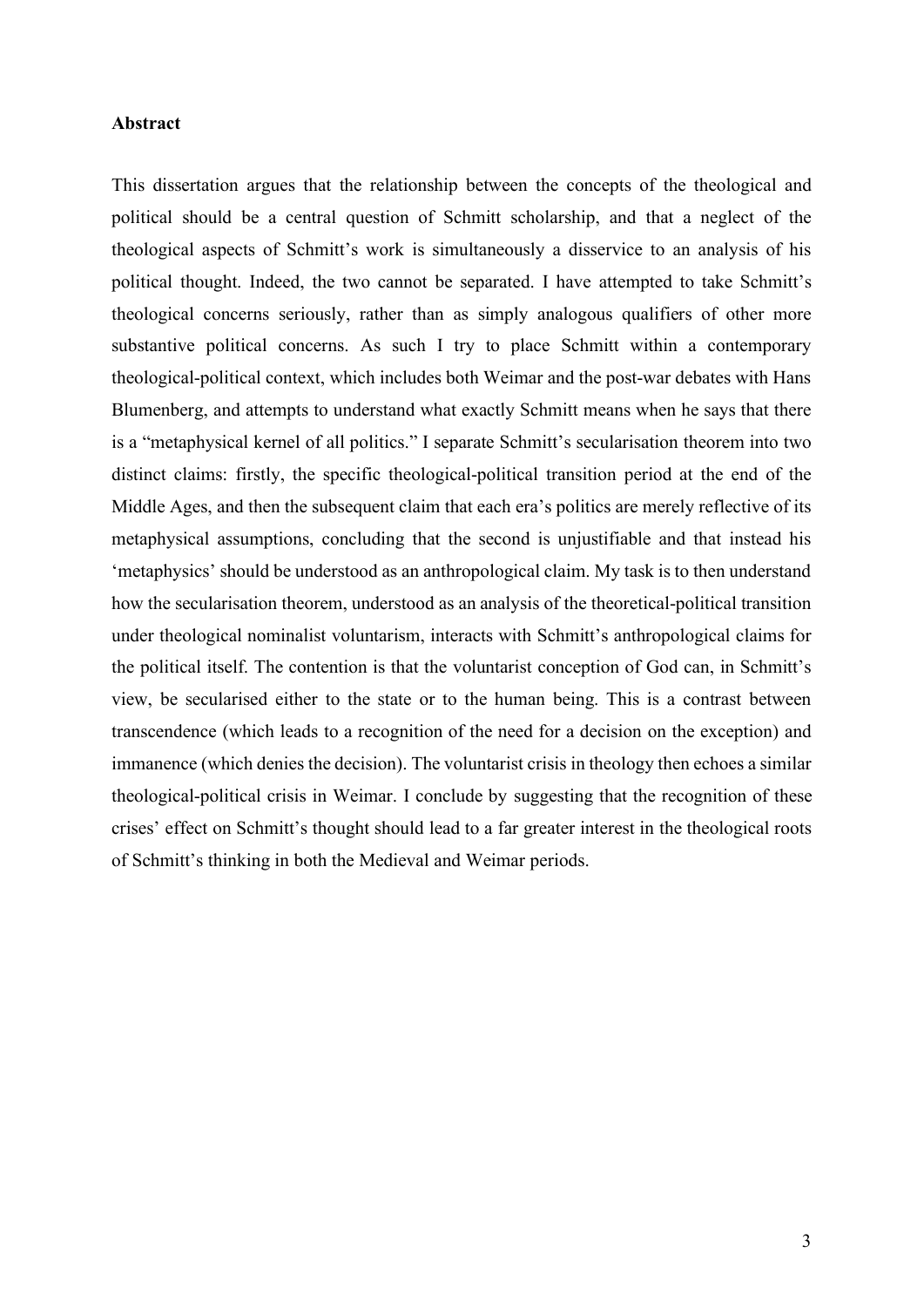#### **Introduction**

The relationship between theology and politics, and separately between the theological and the political, is an essential question of Schmitt scholarship. The reappearance of theology in political theory has acted as a spectre of the relations between politics and ontology thought exorcised by the end of the last century, which was of course to be "the end of history."<sup>1</sup> Schmitt's criticisms of liberalism and its bedfellows are in this respect figured by some as an unwelcome intrusion into a contemporary political theorising that has no need of theological speculation, or perhaps as an example of what inevitably happens in some dark and festering corner if rational political discourse fears or forgets to tread.

Asking how far specific concepts or ideas within Schmitt's work are 'theological' can be misguided — contemporary political theorists are not known for their astute handling of scholastic theology. But theology and politics, as Schmitt says, are intimately related, even if in a purely historical sense, and it is legitimate as an aim of intellectual history to try and discover what Schmitt meant by these terms, and whether his attempts to define their relationship were successful. The neglect of theology is a curious feature of contemporary political theory. Indeed, the idea that one can do *any* political theory without, in a very real sense, also conducting a theological study is an increasingly popular idea in contemporary theology. On this view, one shared by thinkers of the Radical Orthodoxy school among others, even the best political theory is simply bad theology, even heresy. Although not personally convinced by these alarming suggestions I am interested by their implications, and I hope that by pointing to the increasingly obscured line between what have often been thought of as two distinct disciplines I can justify a more in-depth focus on the theological roots of Schmitt's political thought, which I suggest is essential for a proper understanding of his intentions.

This dissertation will ask a single question: how far is Schmitt's thought – particularly the concepts of the political and, with it, the decision – dependent upon his theological premises? The central argument will be that there is a fundamental tension in Schmitt's work, which is essentially a recognition that voluntarist theology leads to a radical metaphysical scepticism, the results of which are either self-legitimation or decisionism. In this way, Schmitt's theory of sovereignty shares a common theological ancestor with the liberalism and legal positivism

<sup>1</sup> Fukuyama, F., 1992 (2012), *The End of History and the Last Man*, (London: Penguin)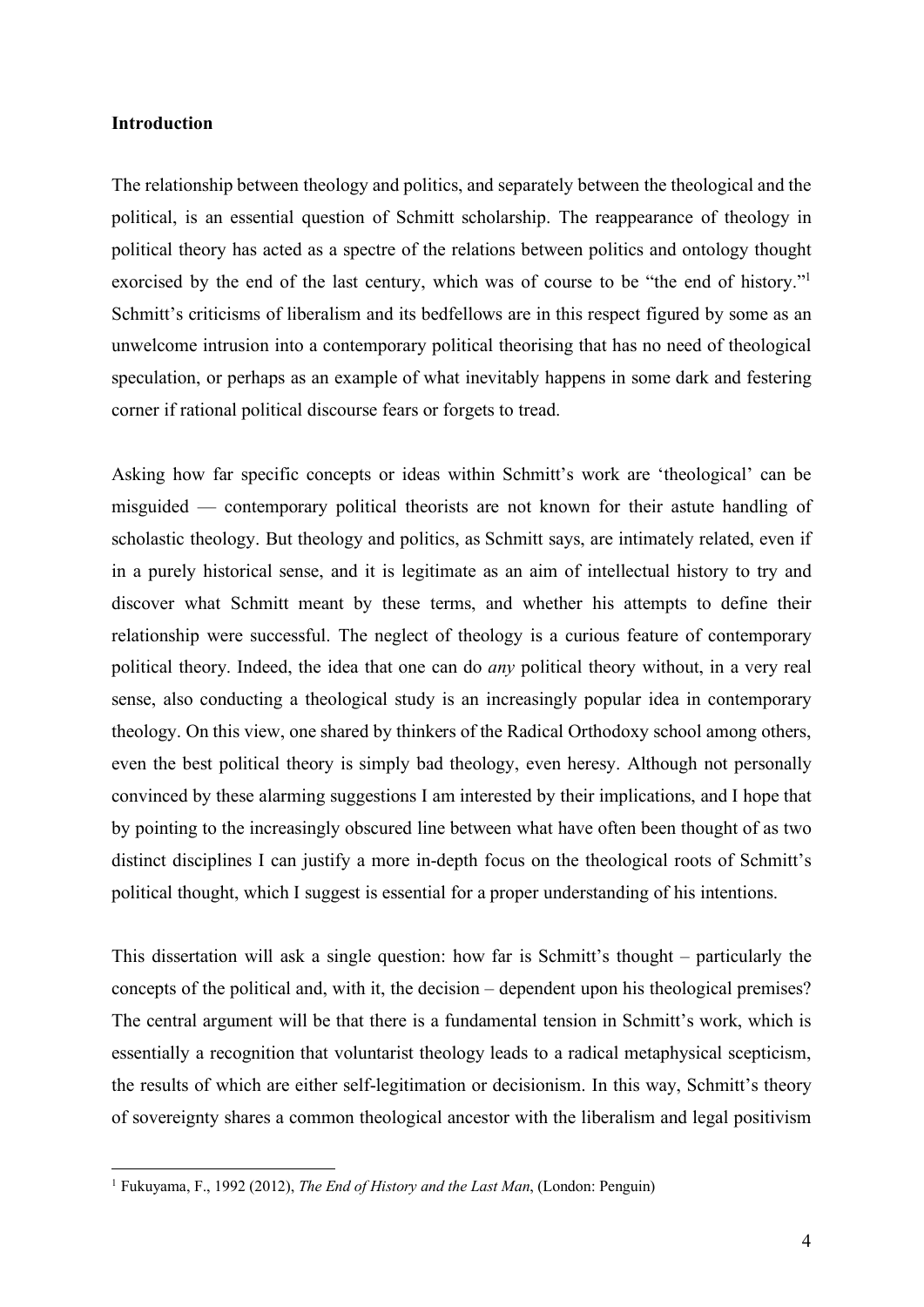that he opposes, hence his distinguishing emphasis on the essential *humanity* underlying his political theory.

I would also like to make clear that I am convinced of a relatively stable conception of political theology throughout Schmitt's work, aside from the change from genealogy to analogy which is addressed below. I do not agree with those who suggest radical changes of opinion on Schmitt's part either in the Weimar or post-war periods. Throughout this dissertation I draw on lesser known works from 1917 through to 1970 in an attempt to illustrate this. Terminologically, it should be noted that Schmitt tends to use the concepts of theology and metaphysics interchangeably, though generally 'metaphysics' tends to refer to a realm beyond cognitive understanding whilst theology is *both* this *and* a reference to the religious study of the nature of God. Finally, I have often abbreviated the titles of the texts *Political Theology* and *Political Theology II* to *PT* and *PTII* when appropriate.

This dissertation will be structured in five sections. In section one I will briefly explore the context of Weimar, and in particular the emphasis at that time being placed on 'the theologicopolitical question'. In section two I explore Schmitt's secularisation theorem and the analogy/genealogy debate. In section three I argue for a Schmittian 'materialist metaphysics' which understands 'theology' as analogous to the limitations of human cognition. In section four I explore the similarities between the voluntarist crisis in Medieval theology and the theology of the Weimar period. In the fifth and final section I argue that these crises necessitate a choice between immanence and transcendence, which forces us to consider questions of political form. I then conclude.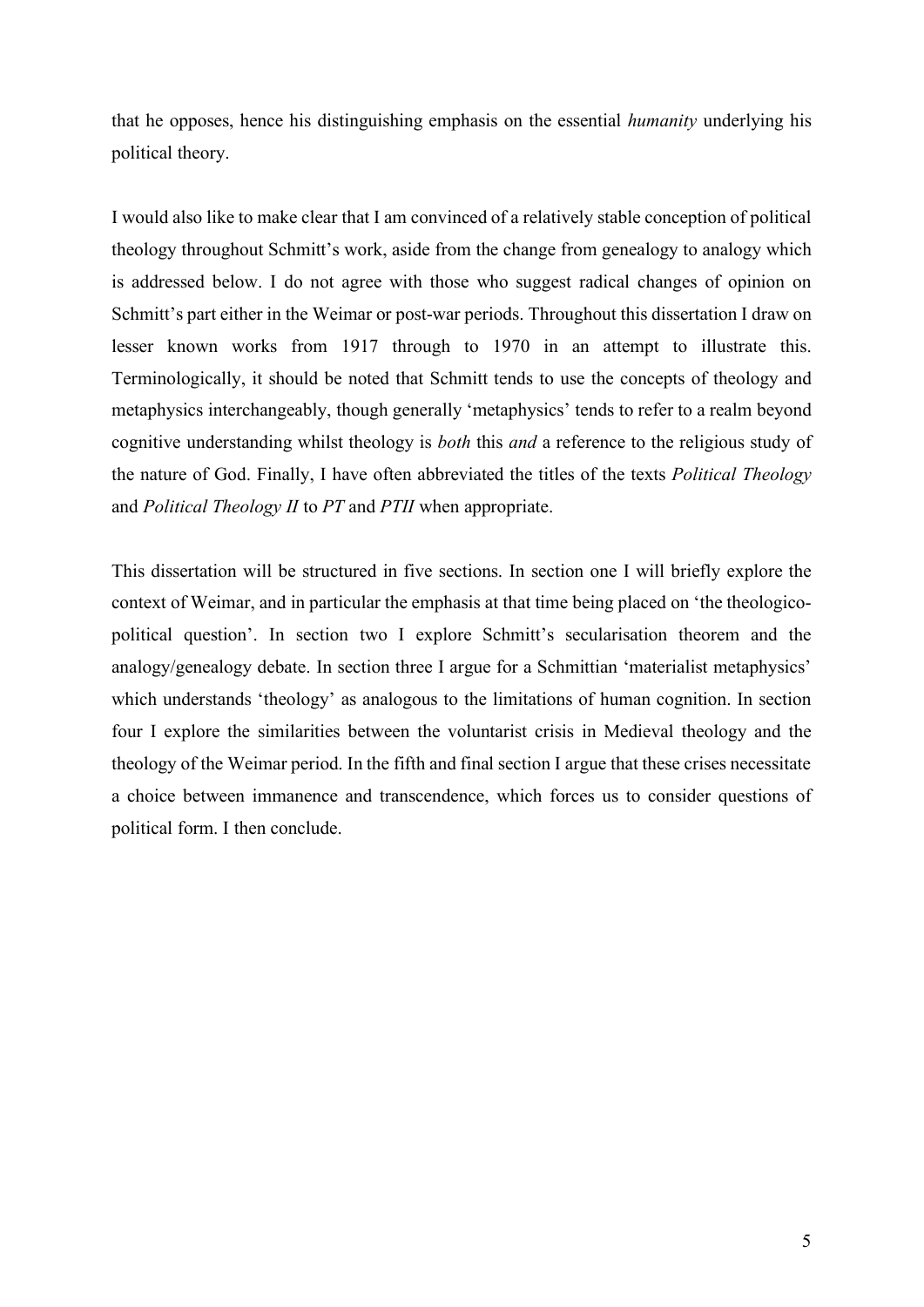#### **Section One: The Theological-Political Problem**

Weimar's crises – constitutional, political, and theological – were, above all, crises of legitimacy; of the correct separation between public and private, and of the church and the state. This separation was, aptly, at the etymological root of the word 'crisis' itself which, in its original Greek, has the meaning of a discrimination or separation that leads to judgement. Crisis and decision are intimately related concepts: the crisis, in the medical works of Galen and Hippocrates, is the point at which the patient can either recover or die.<sup>2</sup>

The context I wish to locate Schmitt within is well-known in the study of theology but far less so in political theory. This is the conservative contention, prevalent in Weimar, that the question of sovereignty within the state was merely a sub-category within the larger question of the human being's relation to the sovereignty of God. The public-private distinction, on this reading, arose from a potentially more complex debate that raged at the time about the legitimacy not just of specific norms and their right relation to the state but, as Hans Blumenberg put it, of the entire "modern age" itself.<sup>3</sup> As Schmitt would reference in *Political Theology*, this was a question of genealogical derivation as much as analogical similarity; if the 'modern age', including the political philosophical foundations of that modernity, are in some literal way illegitimate, in the sense of being based on metaphysical assumptions that they ostensibly reject, then the legal and political norms of the modern state might not just be questionable but actively opposed to an alternative form of legitimate governance.

The question of the legitimacy of modernity is also one of the legitimacy of philosophy, and of its political philosophical variant. Arguably it is the point at which the theologian asks *what* God is, as Heinrich Meier has noted, $4$  that he or she turns away from revelation and towards a rationalist philosophy that begins from a fundamental scepticism. In reading Schmitt in this context, it is important to remember that these questions of the legitimacy both of philosophy and of politics were constantly being framed as *fundamentally theological* within Weimar. Constitutional crises were attacked from the right as being borne out of a confused theologicalpolitical debate. Legal theorist Karl Larenz, a figure who had a similarly ambiguous

<sup>2</sup> Brown, P., 2017, 'The Sons Destined to Murder Their Father: Crisis in Interwar Germany,' in M. Sharpe, R. Jeffs, & J. Reynolds (eds.), *100 Years of European Philosophy Since the Great War*, (Springer), p. 77

<sup>3</sup> Blumenberg, H., 1966 (1983), *The Legitimacy of the Modern Age*, transl. R.M. Wallace, (Boston: MIT Press) <sup>4</sup> Meier, H., 1994 (1998), *The Lesson of Carl Schmitt,* transl. M. Brainard, (Chicago: University of Chicago Press), p. 70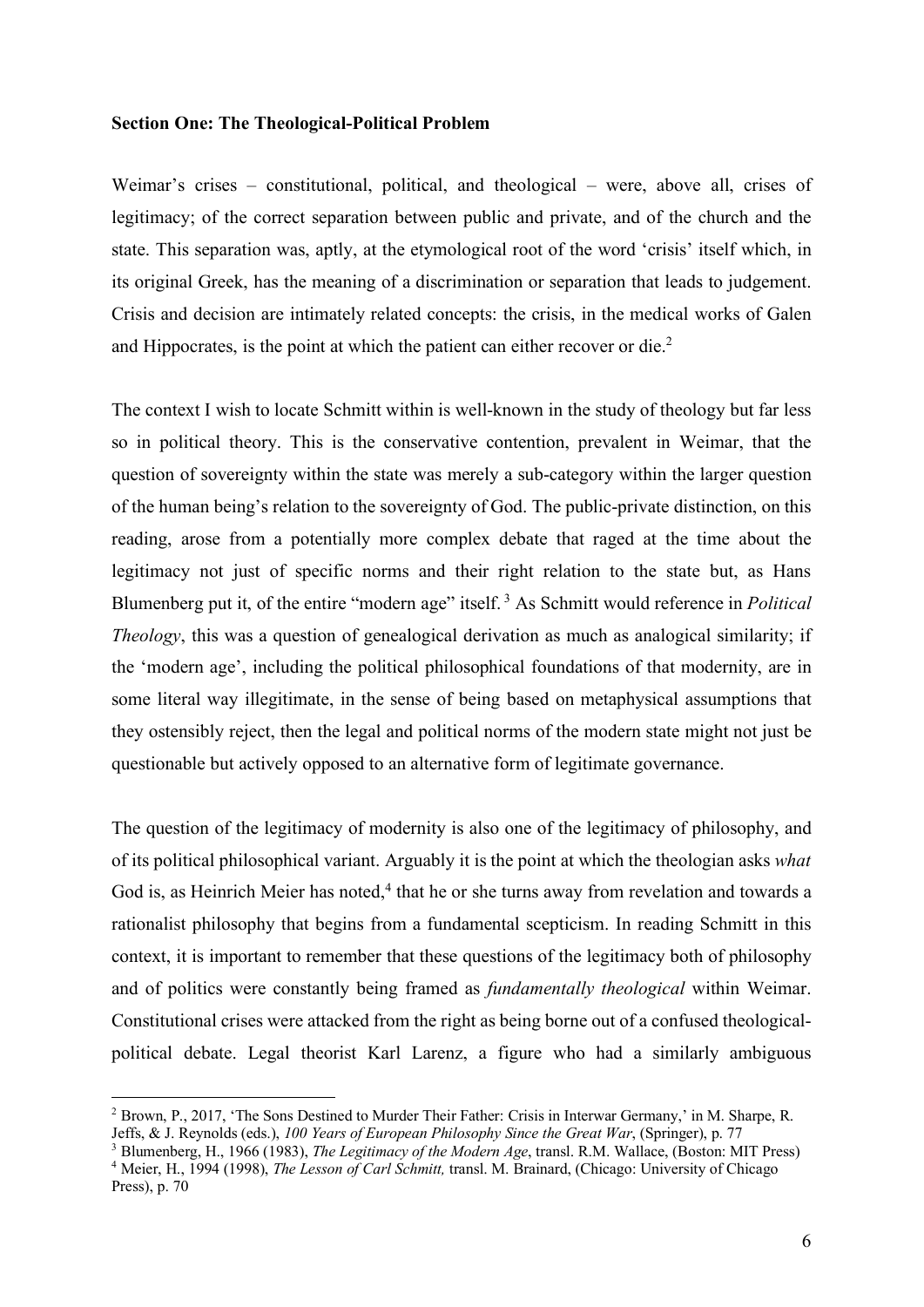relationship to National Socialism as Schmitt, summarised the views of many in 1931, writing that "the ultimate significance of law and the state, and thus also the ultimate justification of philosophy of law and state, cannot be determined by philosophy itself, but by metaphysics or religion."<sup>5</sup> This was a world in which theological contestation was not only important but actually central to political philosophical discourse and the legitimacy debate was the subject of various secularisation theorems, of which Schmitt's is only the most well-known. The idea that liberal conceptions of the state and of the human person were only reformulations of original theological ideas was not just the preserve of a few fringe theorists; as Leo Strauss declared, the "theologico-political problem"<sup>6</sup> was *the* crisis of central importance in Weimarera political theory.

This debate is most clear in the much later dialogue that Schmitt had with philosopher Hans Blumenberg, who is a key figure in this dissertation. Blumenberg (1920-1996) published his most important and influential work *The Legitimacy of the Modern Age* in 1966 arguing for various theses, the most important of which was that contemporary concepts of progress were *not* descended from Christian theology. In this sense his view appears to be as oppositional as possible with the Schmittian secularisation theorem. As the title of his work suggests, Blumenberg's work was concerned with how the shift from the categories of the theological to the political (which he recounts in great historical depth) did not mean that the 'modern age' (i.e. the time period which succeeded the Middle Ages, though particularly the world of the mid-18th century onwards) was somehow illegitimate.

The most pertinent parts of Blumenberg's work for us are the places where he confronts Schmitt directly; as Bielik-Robson notes, in Blumenberg's view Schmitt doesn't appreciate that modernity is an epoch of its own, "not just a bastardised or secularised version of the previous one, which needs to call upon the hereditary justification."<sup>7</sup> This rejection of the hereditary, or genealogical, justification of the modern age is also an explicit (and properly Humean) rejection of a Thomistic 'substance' which takes on different accidents throughout history:

<sup>5</sup> Larenz, K., 1931, *Rechts und Staatsphilosophie der Gegenwart*, (Berlin: Junker under Dunnhaubt), found in L.V. Kaplan & R. Koshar (eds.), *The Weimar Moment: Liberalism, Political Theology, and Law,* (Plymouth: Lexington), p. 11

<sup>6</sup> Meier, H., 2006, *Leo Strauss and the Theologico-Political Problem*, transl. M. Brainard, (Cambridge: Cambridge University Press), p. 3

<sup>7</sup> Bielik-Robson, A., 2016, 'Beyond Sovereignty: Overcoming Modern Nominalist Cryptotheology', *Journal for Cultural Research,* p. 2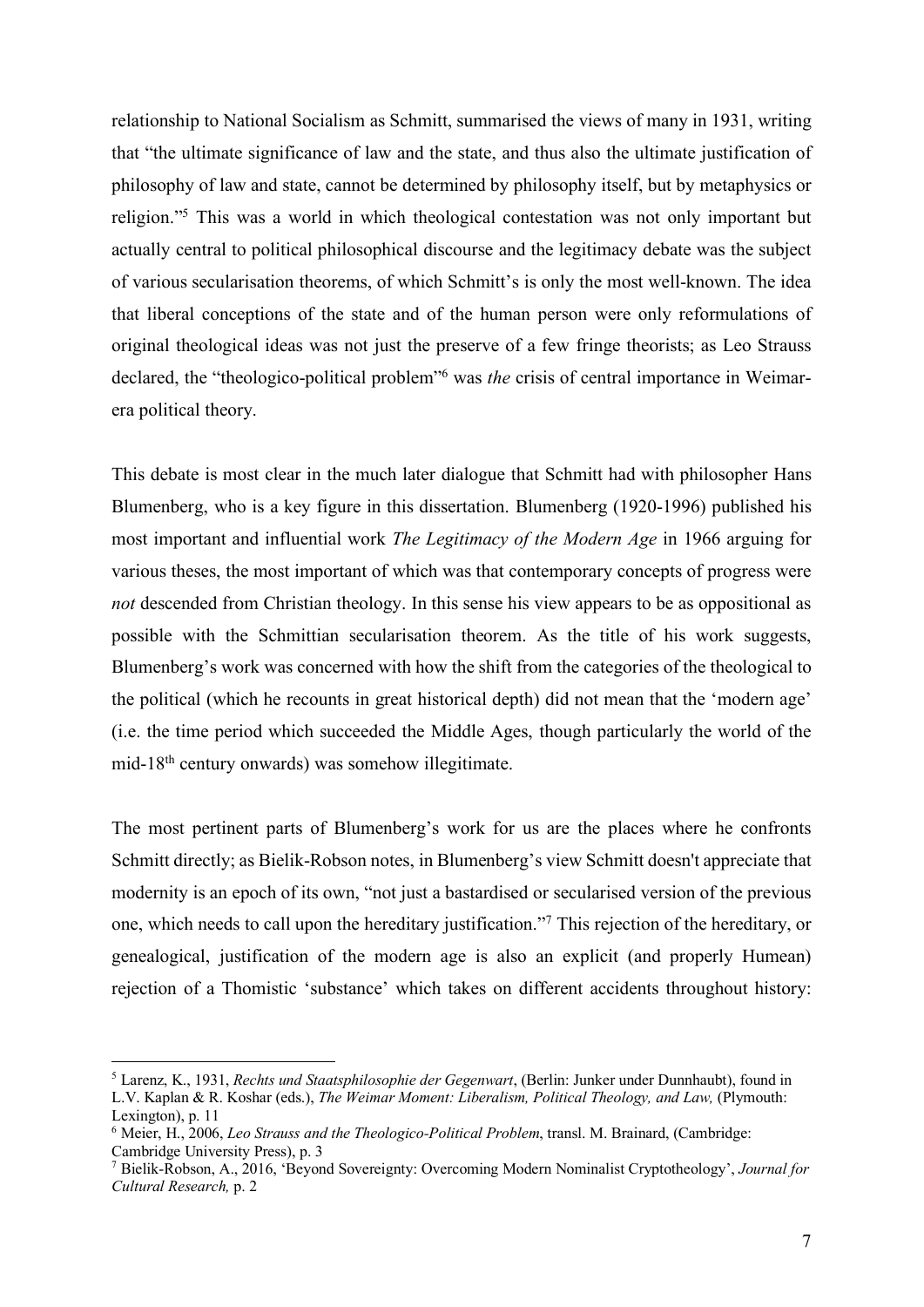"secularisation cannot be the result of a withdrawal of substance,"<sup>8</sup> he writes, it is instead "a continuation of problems rather than of solutions, of questions rather than of answers."<sup>9</sup> In this sense, 'legitimacy' is not a hereditary category associated with tradition or lineage of underlying metaphysics, but precisely of the *failure* of that metaphysics to provide answers to questions it itself poses, *namely about God's sovereignty*. The self-assertive rationalism of the modern age is thus an answer to legitimate theological questions that could not be answered by theology alone. Blumenberg accepts the essential thesis that Medieval theological nominalism (which we shall explore later in this dissertation) was the most *theologically* rational answer to the problem of God's sovereignty. Blumenberg's argument is that theology fails to answer this question satisfactorily and where the Church fails, an immanent rationalism must take over.

On this view, Schmitt's 'political theology' as a political question – i.e. the foundation of legal order within the state – was and is simultaneously a question about the nature and attributes of God because of the potentially delegitimising turn from metaphysics to politics. The question of the legitimating function of theology in the concept 'political theology' is therefore essential to reaching a proper understanding of political sovereignty in the modern state. We cannot hope to understand the one without properly investigating the other.

<sup>8</sup> Blumenberg, H., 1966 (1983), p. 95

<sup>9</sup> Wallace, R.M., Translators Introduction to Blumenberg, H., 1966 (1983), p. xviii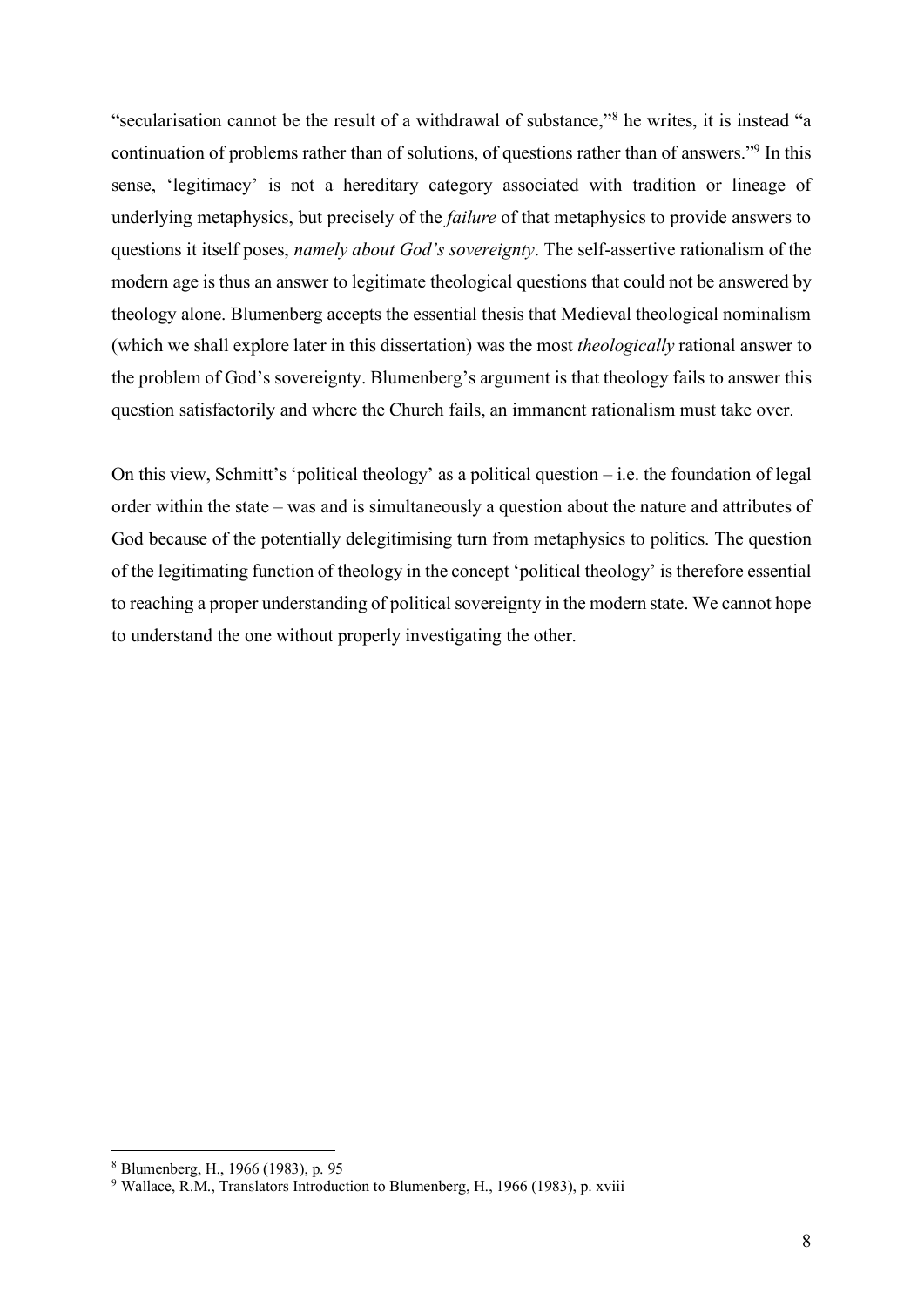#### **Section Two: Political Theology and History**

Sceptics will suggest that this is a leap; simply because others (and suspicious conservative types at that) were linking God's sovereignty with the state at this time, this does not mean that it should necessarily follow that the question of sovereignty within the state is *always* related to the debate surrounding the sovereignty of God. Surely, they will argue, one must be able to do Schmittian political theory without becoming bogged down in what is, to all intents and purposes, an elaborate and complex metaphor? This is indeed a strong criticism and in this section I shall attempt to uncover the logic that leads Schmitt to reject it.

Schmitt's misleading statement that "the political is the total,"<sup>10</sup> from the preface to the 1934 edition of *Political Theology* appears to have convinced many readers that the 'theology' in his thought is merely a slight modifier of that which is political. It is of course true that the concept of the political is absolutely fundamental to his work, and the key concepts of friend and enemy, and of the decision, arise from its careful study. But a correct understanding of the political should lead us to a more precise understanding of its relation to that which is theological, and certainly not a dismissal of the theological altogether. At this point a definition of our terms is necessary.

For Schmitt, the category of the political is present in any situation in which a group defines itself in existential antagonism towards another. This is the distinction between friend and enemy. Irreconcilable public enmity is the fundamental condition of the political situation, it is a division of the "utmost degree of intensity ... of an association or dissociation,"<sup>11</sup> which isn't based on any essential substantive distinction. Instead, the political is always contingent upon prevailing circumstance; it is not dependent on a difference of substance but is rather an *antecedent* of form. As Schmitt puts it, "the concept of the state presupposes the concept of the political;"<sup>12</sup> states cannot exist, with defined boundaries within which certain norms prevail, without the collectivisation and homogenisation of the friend-enemy distinction.

<sup>10</sup> Schmitt, C., 1934 (2005), Preface to *Political Theology*, transl. G. Schwab, (Boston: MIT Press), p. 2

<sup>11</sup> Schmitt, C., 1932, (2007), *The Concept of the Political*, transl. G. Schwab, (University of Chicago Press, Chicago), p. 26

<sup>12</sup> Schmitt, C., 1932 (2007), p. 19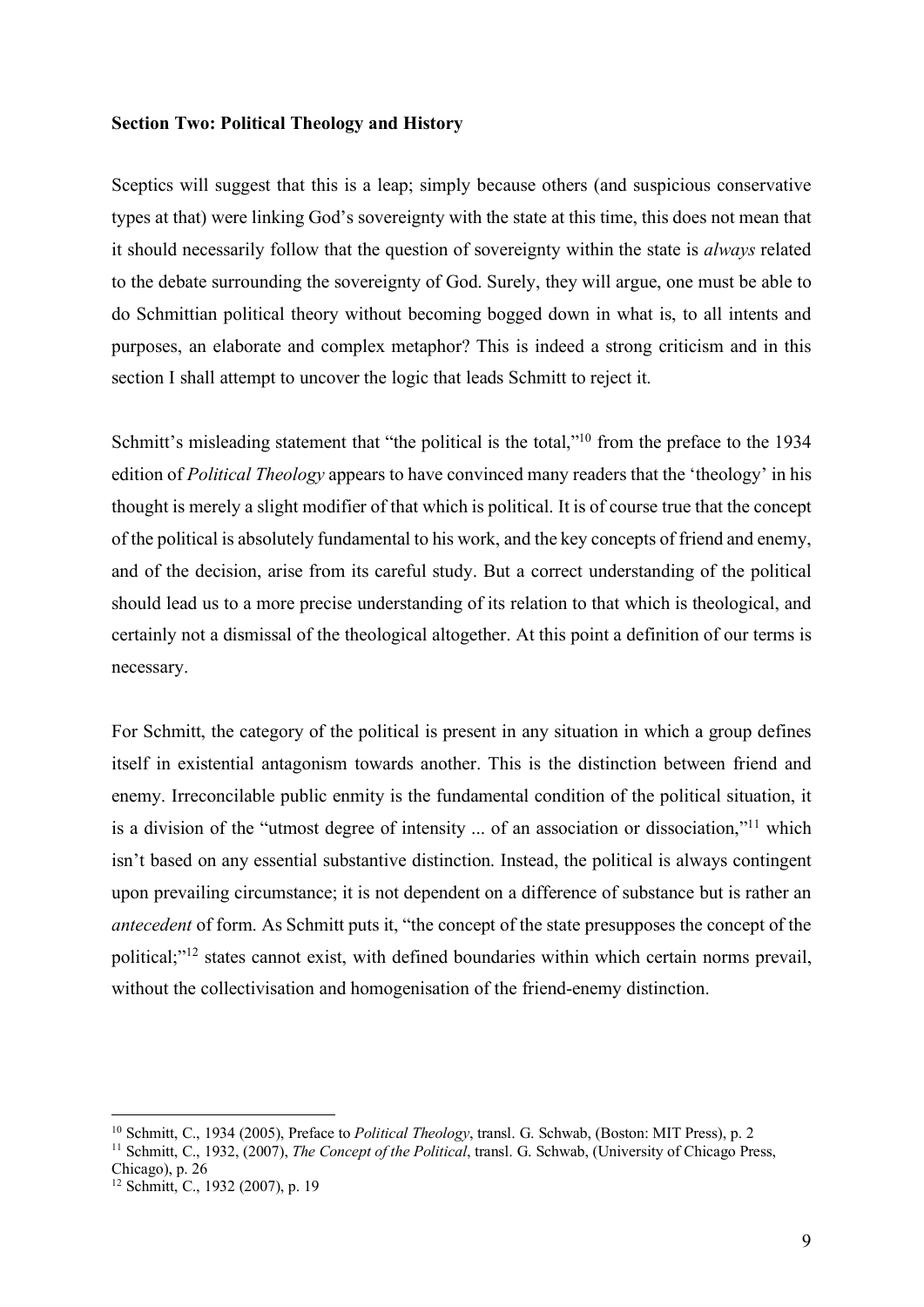Political form, and the existence of the constitutionally-ordered state is, on this understanding, an imposition that arises from the contingent prevailing circumstances; it is not a selflegitimising system but is instead dependent upon, at least in the modern era, the constitutionmaking power of the people, who exist "prior to and above every constitutional procedure."<sup>13</sup> "As long as a people have the will to political existence," Schmitt writes, they "are superior to every formation and normative framework."<sup>14</sup> Schmitt is suspicious of norms, as they appear to beg the question of validation. Who guarantees or upholds law by deciding on exceptional circumstances in which law must be suspended? That entity is the sovereign. "Sovereign is he who decides on the exception,"<sup>15</sup> writes Schmitt, the exception being a state of emergency, whose details can never be foreknown; as Schmitt writes: "the precondition as well as the content of jurisdictional competence in such a case must necessarily be unlimited."<sup>16</sup>

Anyone coming to these concepts in Schmitt's work with the aim of analysing the relationship between theology and politics will quickly come up against the difficulty of defining 'political theology' itself. One can understand it both as a declarative statement of historical genealogical or analogical similarity *and* as a way of doing political theory. Schmitt writes that "all significant concepts of the modern theory of the state are secularized theological concepts not only because of their historical development—in which they were transferred from theology to the theory of the state … but also because of their systematic structure."<sup>17</sup> Because of this claimed lineage, political theology is also a practice in the sociology of concepts, 'demythologising' the self-asserted mythos of liberal modernity.

Schmitt's claim appears to be that the concepts of the decision and of the sovereign are derived from previous theological conceptions of God's sovereignty: "the omnipotent God became the omnipotent lawgiver."<sup>18</sup> In every age the conception of the sovereign, and of law, mirrors the prevailing theology and metaphysics. So, for example, "the idea of the modern constitutional state triumphed together with deism, a theology and metaphysics that banished the miracle from the world."<sup>19</sup> The exception, the emergency state of affairs that is declared by the sovereign, is in this way analogous to the miracle; by extirpating the very conception of the

<sup>13</sup> Schmitt, C., 1928 (2008), *Constitutional Theory*, transl. J. Seitzer, (Duke University Press, London), p. 132

<sup>14</sup> Schmitt, C.,1928 (2008), p. 131 15 Schmitt, C., 1934 (2005), p. 5

<sup>16</sup> Ibid, p. 7

<sup>17</sup> Ibid, p. 36

<sup>18</sup> Ibid, p. 36

<sup>19</sup> Ibid, p. 36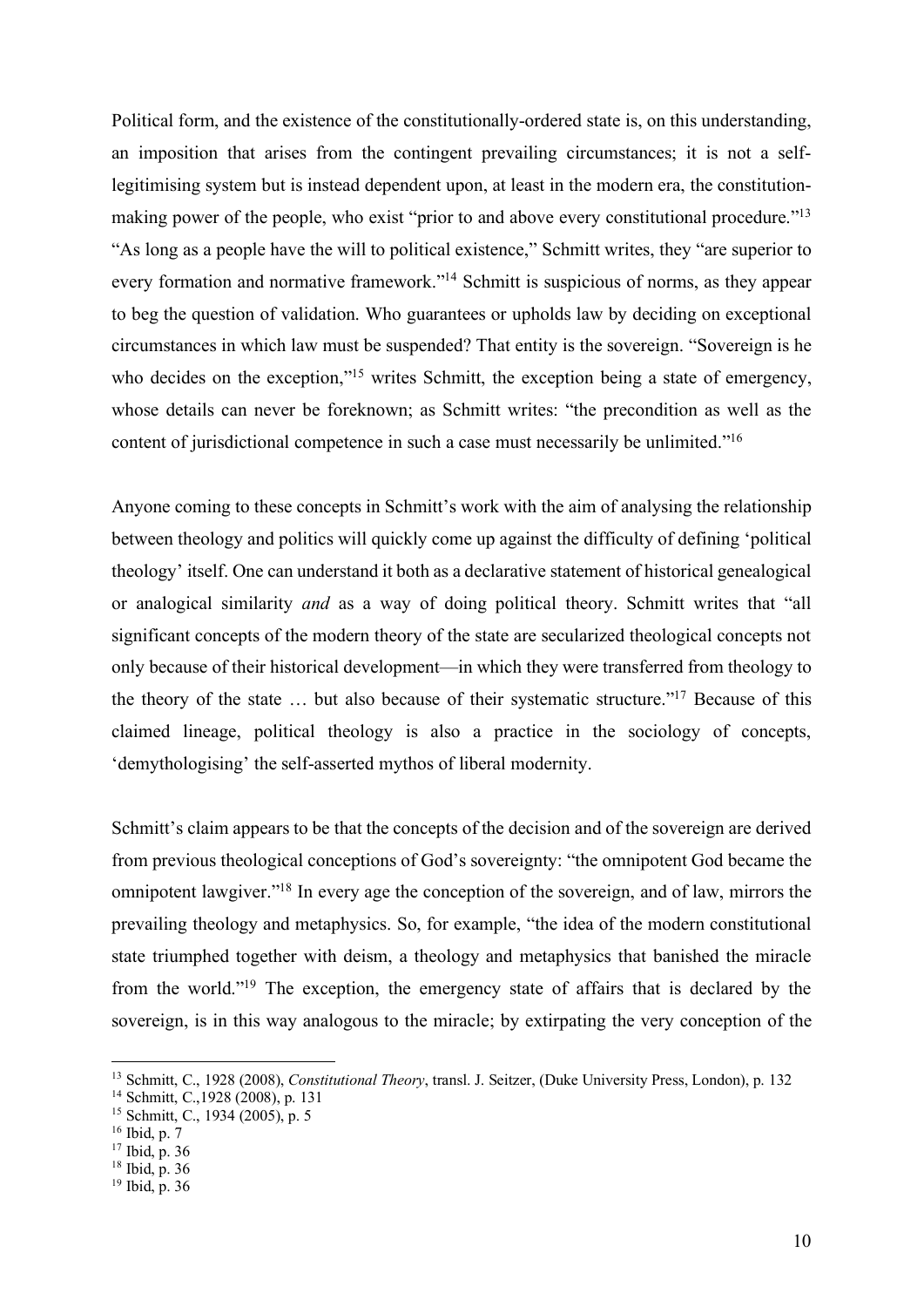miraculous from theological discourse it becomes impossible to imagine the legal order as underpinned by moments of jurisprudential suspension of law.

There is an ongoing debate in the literature as to what extent this idea of political theology is truly genealogical (i.e. brought about by historical lineage) or is instead to be read as analogy. As I have suggested above, criticisms of Schmitt's genealogy appear aimed at the more explicitly theological readings of his work. After all, it is claimed, if Schmitt didn't truly believe his genealogical theorem then any theology that he claims to draw upon is merely polemical and thus of little consequence for his actual aim which was to create a substantive secular legal and political theory. The criticism is usually framed as a question about the relationship between the theological and the political. *How can the influence of theology, or metaphysics, on the political be genealogical in each era? And if it is not, and it is simply analogy, then surely the 'theological' aspects of his work are mere metaphor, and are only useful insofar as they illuminate his (now totally secular) political theory?* Whilst agreeing that Schmitt's genealogical claim is potentially problematic, I do not think this view is valid. I will address each of these questions in turn.

To understand Schmitt's reasoning here I believe it is important to make a distinction between two Schmittian strategies. I claim that political theology addresses two separate questions: *firstly, the historical relationship between theology and politics*; and *secondly, the metaphorical registers which best reflect the realities of human nature as it exists in each historical period in its relationship with the state.* The vast majority of the confusion around Schmitt's aims arises from a reluctance to untangle these two questions, which are purposefully confused by Schmitt for polemical effect.

As De Vries and Sullivan have declared, political theology simply amounts to "strategically re-theologising the political, binding its central concepts backward to their supposedly religious origins."<sup>20</sup> This criticism was most forcefully argued by Hans Blumenberg in his 1966 work *The Legitimacy of the Modern Age*, to which Schmitt responded in the postscript to *Political Theology II*. Blumenberg argues that the secularisation theorem can't be as straightforward as Schmitt suggests; how could, for example, the thinkers of the Counter-Enlightenment such as

<sup>20</sup> De Vries, H. & Sullivan, L. E., 2006, *Political Theologies: Public Religions in a Post-Secular World*, (New York: Fordham University Press), p. 47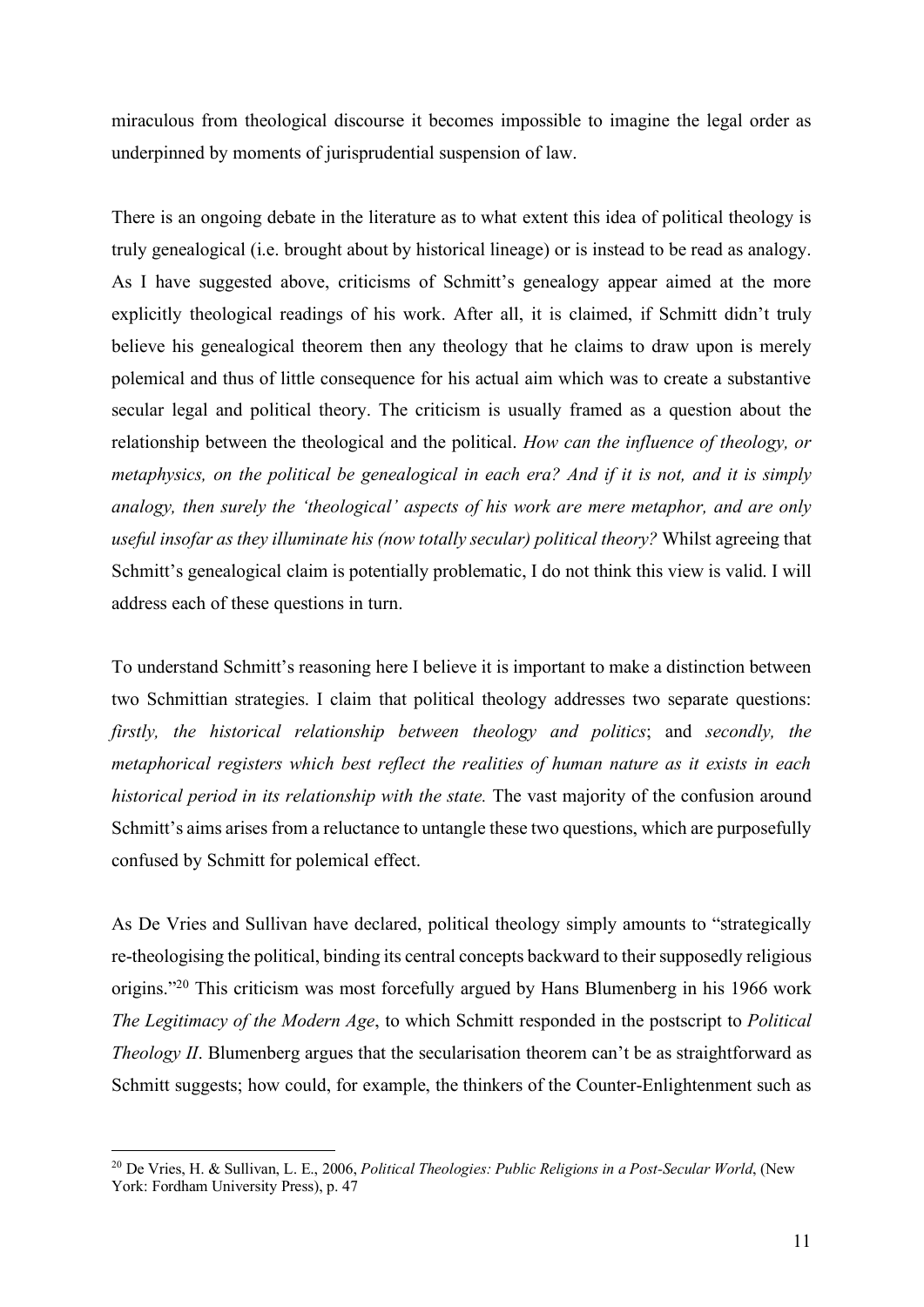de Maistre or Donoso Cortés hope to support the personal sovereignty of the monarch through a politicisation of the theology of sovereignty if this was against the metaphysical movement of the age? "When, for instance, the monopolisation of power by the state or by a particular political authority is said to be structurally comparable to the theological attribute of omnipotence, then this now relates only to the coordination, within a systematic context, of positions that are distinguished by the fact that they both carry the universal quantifier 'all power.'"<sup>21</sup> "Analogies, after all," Blumenberg concludes, "are precisely not transformations."<sup>22</sup> This is a strong criticism.

Schmitt's supposed genealogical mirroring in each age is, I believe, rather straightforwardly false. Perhaps ironically given Schmitt's either/or decisionism it seems quite clear that between *Political Theology* in 1922 and *Political Theology II* in 1970, Schmitt takes on board Blumenberg's (as well as others') criticism and emphasises the analogous connections between the theological and the political. *PTII* appears to a large extent to abandon the claims of its predecessor that the secularisation theorem has a genealogical basis *in each time period*. In a footnote, Schmitt writes: "everything I have said on the topic of political theology is statements of a jurist upon the obvious theoretical and practical *legal structural resemblance* between theological and juridical concepts"<sup>23</sup> (emphasis added). Indeed, *PTII* as a whole is notable for its extended concentration on theology (and a rather explicit wading into complex theological debates) *and* for its move from genealogy (which isn't mentioned at all) to an analogic and structural similarity that washes its hands of a strict 'scientific' conceptual lineage. In other words, by the time of *PTII* Schmitt is willing to concede that the theological-political question *may* well not have a genuine genealogical answer. By 1970, political theology involves a complex and ever-moving polymorphous realm of analogies and similarities in which politics and theology appear to be far more symbiotically related, and the direction of travel is no longer unidirectional. So why concentrate on the theology in this historical relationship to the extent that he does? The answer lies in the Blumenberg-Schmitt debate. Blumenberg's criticism is part of an attempt to justify the trans-historical legitimacy of the modern age against its declinist critics, or as Schmitt writes "for Blumenberg 'secularisation is a category of historical injustice.'"<sup>24</sup> By this he means that the concept of God that Schmitt works with, a totally

<sup>21</sup> Blumenberg, H., 1966 (1983), p. 94

<sup>22</sup> Ibid, p. 93

<sup>23</sup> Schmitt, C., 1970 (2008), *Political Theology II: The Myth of the Closure of Any Political Theology*, transl. M. Hoelzl & G. Ward, (London: Polity Press), p. 148

<sup>24</sup> Schmitt, C., 1970 (2008), p. 118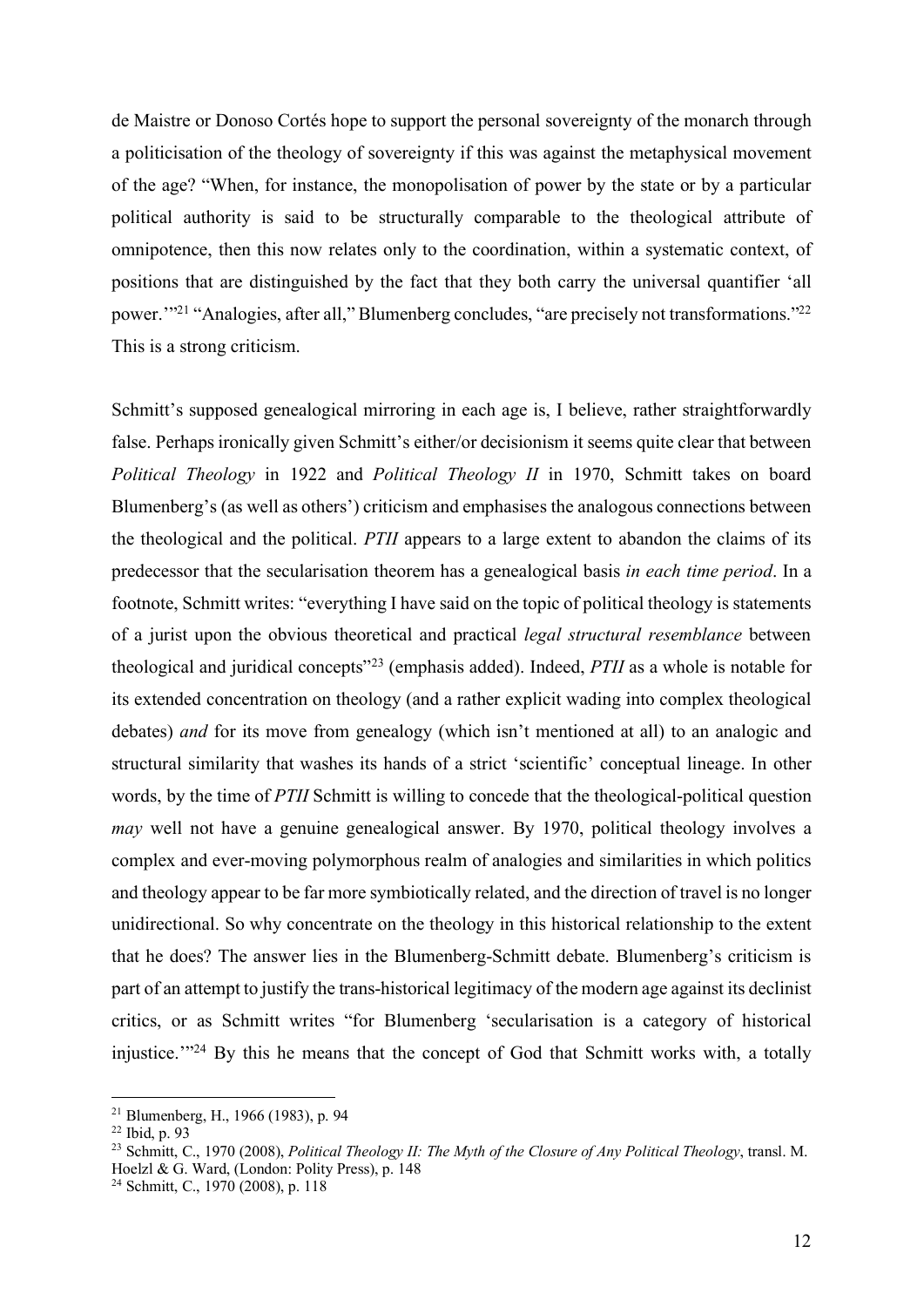omnipotent and all-powerful sovereign, rejects the notion of a self-legitimising and selfassertive human being. Human freedom is anathema to this despotic God, and Blumenberg thinks it *politically* essential to argue against this dangerous vision of sovereignty. The concept of God that prevailed in the time of the "Middle Ages and Reformation," which saw the birth of the "cooperation and mutual recognition between the two kingdoms and domains found in Augustine's teachings [of the heavenly and earthly cities],"<sup>25</sup> demanded either total assent or dissent.

Schmitt thinks this historical period so important he returns to it regularly in *PTII*. Schmitt's aim here is to delegitimise the modern era through the analysis of the theological-political question in the specific period of the Middle Ages by giving an historical explanation of legal decisionism. As *Schmitz* writes, "he understands the redeployment [of theological concepts in the state] as making possible a realization of legal ideas, and hence of decisions;"<sup>26</sup> the 'modern age' is therefore the inheritor of this decisionism in a concrete and historical sense. The transfer of decision from the Church to the state *in this specific historical period*, and on into the seventeenth century, with the corresponding negation of the role of dogma and heresy, allows the idea of friend and enemy (the political), as an essential and antecedent distinction to come into being. But crucially the political was *already* metaphysical at its birth. It is Schmitt's contention that the Medieval period gave rise to questions that secular political selflegitimation could not and still cannot answer. This redeployment (*umbesetzung*) argument is *to be considered separately* from the previously rejected idea that each historical period is only reflective of its metaphysical presuppositions. This is a macro-historical interpretation of the *fact* of the decline of the theological and the rise of the political at the end of the Medieval period. Schmitt primary aim is to declare this move of the decision from the Church to the state as a transition of historical significance as it gives rise to the necessity of political decision.

<sup>25</sup> Ibid, p. 39

<sup>26</sup> Schmitz, A., 2017, 'Legitimacy of the Modern Age?' In J. Meierhenrich & O. Simons (eds.), *The Oxford Handbook to Carl Schmitt,* (Oxford: OUP), p. 711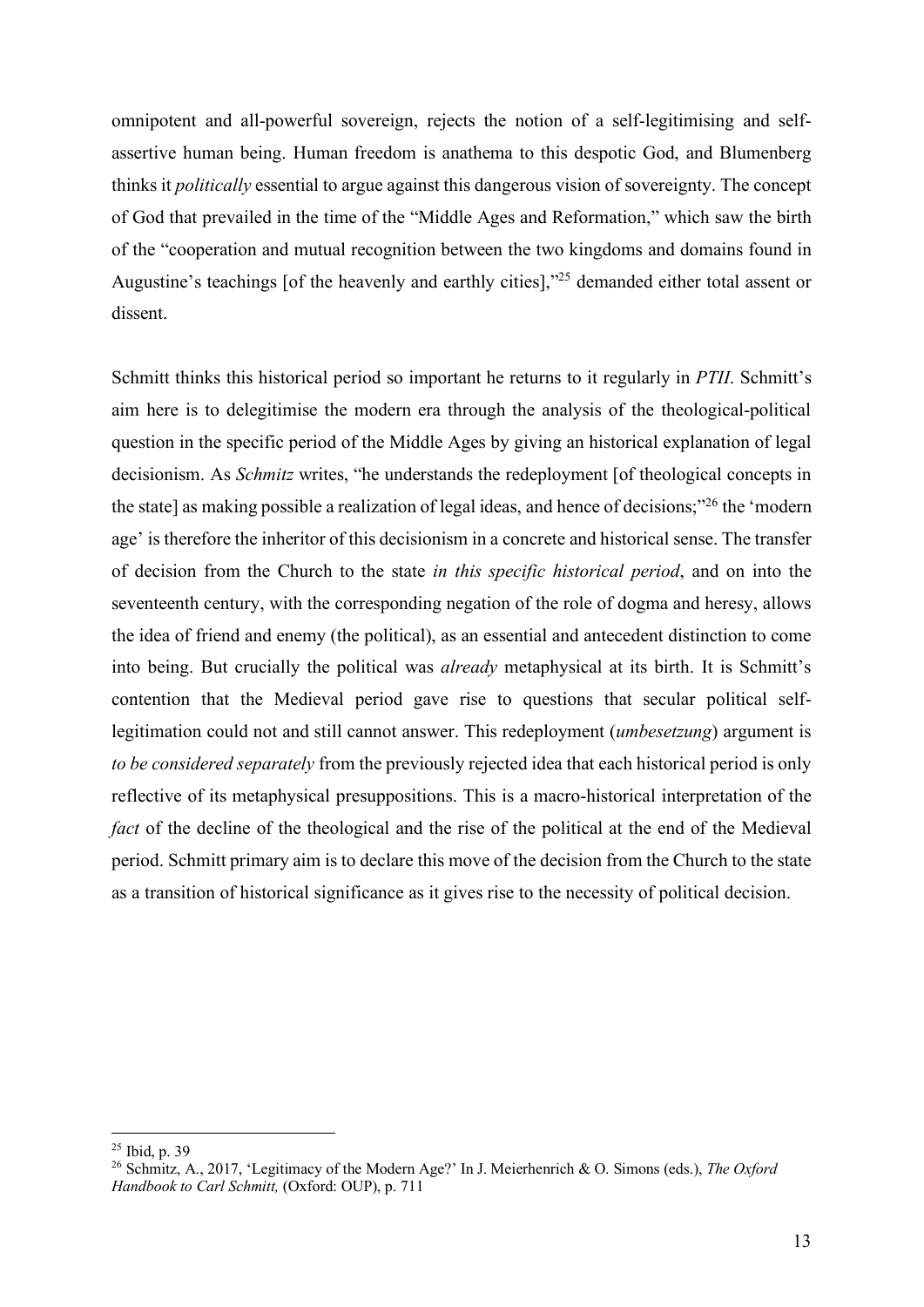#### **Section Three: Faith in the Decision**

So if the above is Schmitt's historical project, why then continue the use of the category of the theological at all. If the relationship between the theological and the political in each time period is only about a structural resemblance of concepts, is only analogy, then why hasn't, on Schmitt's own logic, the political simply subsumed the theological? We come to the second Schmittian strategy, an elucidation of the metaphorical registers which best reflect the realities of human nature as it exists in each historical period in its relationship with the state.

Schmitz notes that Blumenberg's concept of "'absolute metaphors,' which offer the clearest view of the steady entwining of conceptual-historical and anthropological problems, "represent the never tangible, never assessable totality of reality."<sup>27</sup> 'Absolute metaphors' exist in a nonanalytical realm and are the attempt of human reason to capture a reality which resists categorisation. A *Telos* editorial from 2012 describes Blumenberg's project in this work as explaining philosophy's dependence on "nonconceptuality" and a recognition that "fundamental questions of technology, anthropology, contingency, and skepticism share concentric space with metaphor, rhetoric, and myth." <sup>28</sup> This is an important concession.

But Schmitz's argument doesn't go far enough. As stated above, my contention is that much of Schmitt's political theology is about searching for the metaphorical registers which best reflect the realities of human nature as it exists in each historical period in its relationship with the state. This 'human nature' is bound up with a materialist emphasis on a 'faith' which is analogous to the limits of human reason. My argument here is that against the self-legitimising reason of the modern age, Schmitt opposes his own conception of the fundamental irrationality of human nature which finds a ready metaphor in theology. Ironically there is a wonderful similarity between the views of Schmitt and Blumenberg on this point. For Schmitt, there is a "metaphysical kernel of all politics,"<sup>29</sup> that is unavoidable. Leo Strauss, in his analysis of *The Concept of the Political*, asks why the possibility of conflict can never be eliminated; the answer is because "the political is a basic characteristic of human life; politics in this sense is destiny; therefore man cannot escape politics."<sup>30</sup> The result of this, which is central to Schmitt's

<sup>27</sup> Schmitz, A., 2017, p. 710

<sup>28</sup> Fleming, P., Campe, R., & Wetters, K. (eds.), 2012, Editorial, *Telos 158: Hans Blumenberg*, Spring

<sup>29</sup> Schmitt, C., 1934 (2005), p. 51

<sup>&</sup>lt;sup>30</sup> Strauss, L., 'Notes on Carl Schmitt, The Concept of the Political', in Schmitt, C., 1932 (2010), p. 110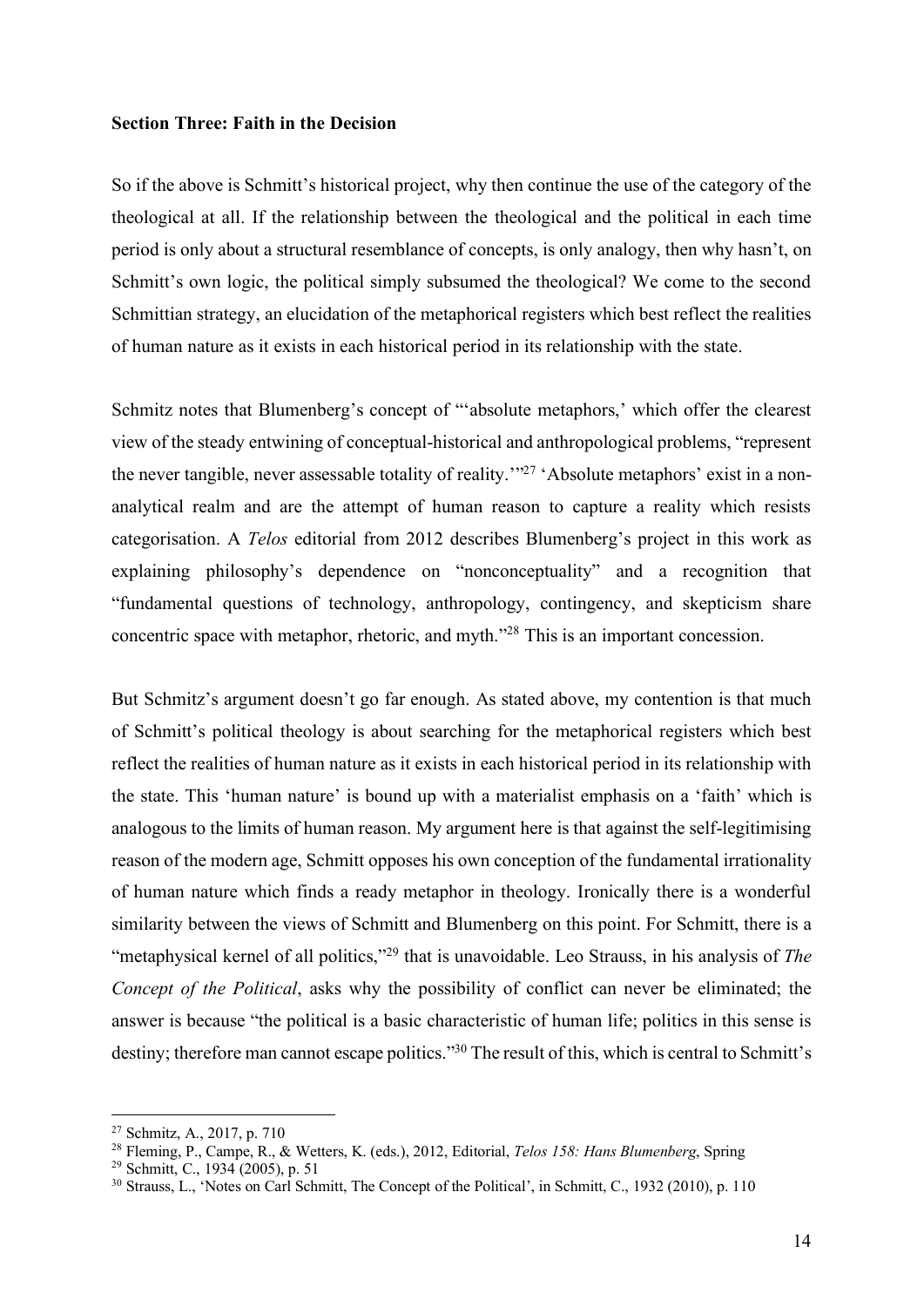concept of the human being, is "that man ceases to be human when he ceases to be political."<sup>31</sup> The political, says, Strauss "is necessary because it is given in human nature."<sup>32</sup>

Schmitt firmly believes that all political ideas can be classified "according to their anthropology<sup>33</sup> and that "all genuinely political theories presuppose man to be evil."<sup>34</sup> In a note in *The Concept of the Political*, Schmitt writes that "man, if not checked, has an irresistible inclination to slide from passion to evil: animality, drives, passions, are the kernels of human nature."<sup>35</sup> The metaphysical centre of all politics is present in this pessimistic anthropological contention, which is of course analogous to the doctrine of original sin. Blumenberg's entwining of conceptual-historical and anthropological problems is here represented by Schmitt's 'metaphysics', which at some points appears totally synonymous with political theology. By *PTII*, Schmitt argues that "the immensely polymorphous realm of *political theology or metaphysics* contains naïve projections, numinous fantasies, reflective reductions of the unknown to that which is known, analogies between being and appearances"<sup>36</sup> (emphasis added). This little-commented on passage can be a key for us, opening up Schmitt's metaphysical speculations as being a fundamental part of the project of political theology itself. This is a heady mix of anthropology and 'metaphysics' with the political and its fundamental basis in enmity towards the other. Thus, Schmitt can write of an anthropological confession of faith in fundamental in-group out-group hostility without simultaneously using 'theology' in its usual genuinely metaphysical sense. Metaphysics, for Schmitt, is here as much a materialist conception as the political itself.

To emphasise this, Schmitt writes that the problem of Blumenberg's work is one of the foundation of human knowledge. He quotes Blumenberg as saying that "knowledge does not need any justification, it justifies itself; it is not the gift of God and is not bound by enlightenment or insights through grace. Rather, it rests upon its own evidence, which neither God nor man can ignore."<sup>37</sup> Schmitt's reply is predictably dismissive: "autism is inherent in this argument. Its immanence, directed polemically against a theological transcendence, is

<sup>31</sup> Ibid. 110

<sup>32</sup> Ibid p. 111

<sup>33</sup> Schmitt, C., 1932 (2010), p. 58

<sup>34</sup> Ibid, p. 61

<sup>35</sup> Ibid, p. 59

<sup>36</sup> Schmitt, C., 1970 (2008), pp. 57-8

<sup>37</sup> Ibid, p. 120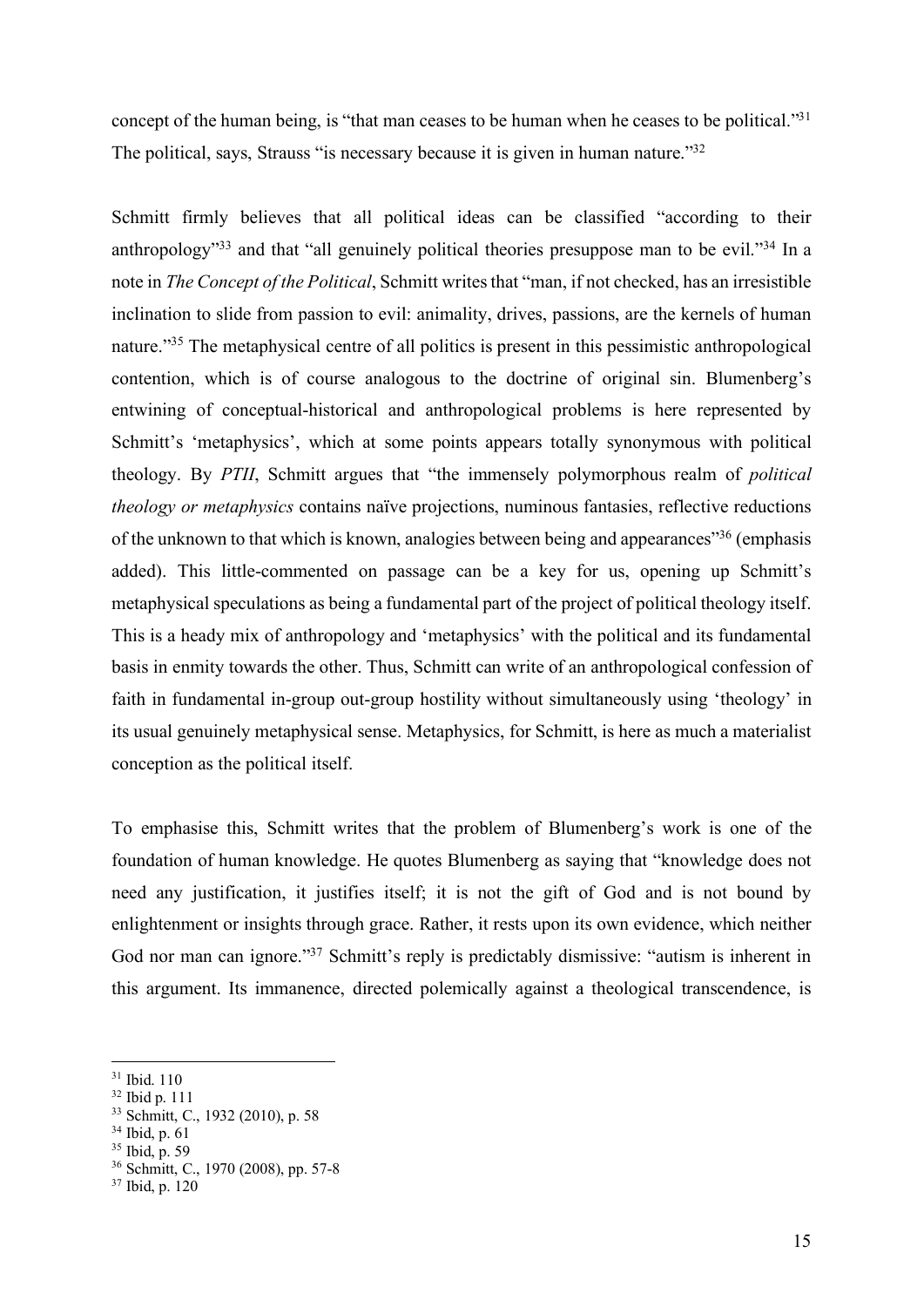nothing but self-empowerment."<sup>38</sup> In Schmitt's argument, 'theological transcendence' is opposed to an immanence of human reason, which is an epistemological development eventually resulting in the rejection of decisionism. In 1970, reflecting on the current political mood, Schmitt's disdain for liberals, "atheists, anarchists, and positivist scientists" is made plain; he writes against "self-expression, self-affirmation, and self-empowerment – one of the many phrases prefixed by 'self,' a so-called auto-composition."<sup>39</sup> For Schmitt, these ideologies are opposed to his own specific conception of the human person. This "self-producing new human being" that results from a rejection of political theology discards all metaphysics entirely as well as anything resembling a "religious anthropology."<sup>40</sup> The 'new human being' is clearly a figure of horror for Schmitt, as the rejection of metaphysics is an artificiality associated with the supposedly non-metaphysical (but of course highly metaphysical) project of analytic scientific reasoning. It is impossible to escape metaphysics because "the joy of negating is a creative joy; it has the ability to produce from nothingness that which was negated."<sup>41</sup> The work of Gavin Rae is extremely important here; as he writes, "Schmitt… understands that human cognition is limited; at some point, reason must give way to faith because cognition is, at the fundamental level, a matter of belief not knowledge."<sup>42</sup> Detheologisation thus maps a correlative relationship between the increasingly immanentist fields of legal theory (with Kelsen's eliding of the state and law), theology (a Protestant turn inwards and away from external mediation), and scientific forms of philosophy (the privileging of human reason), with the decline of transcendental theology and the concept of the decision.

The final section will address the idea of the "*complexio oppositorum*" 43 and the form of the Catholic Church but, for now, it should be enough to point out that this creation, which Schmitt takes to be the apex of all political form, exists in "limitless ambiguity" based not only in formal dogma but in "the union of antitheses" which "extends to the ultimate sociopsychological roots of human motives and perceptions."<sup>44</sup> This is worth repeating again: the *complexio oppositorum*, a complex of opposites based ultimately in faith (though Schmitt calls this a specific "Catholic rationalism"<sup>45</sup> due to its being based in the logic of the decision)

<sup>38</sup> Ibid, p. 120

<sup>39</sup> Ibid, p. 34

 $^{40}$  Ibid, p. 129<br> $^{41}$  Ibid, p. 34

<sup>&</sup>lt;sup>42</sup> Rae, G., 2016, The Theology Of Carl Schmitt's Political Theology, *Political Theology*, 17(6), p. 564

<sup>43</sup> Schmitt, C., 1923 (1996), *Roman Catholicism and Political Form*, transl. Ulmen, G. L., (London: Greenwood Press), p. 7

<sup>44</sup> Ibid, p. 8

 $45$  Ibid, p. 14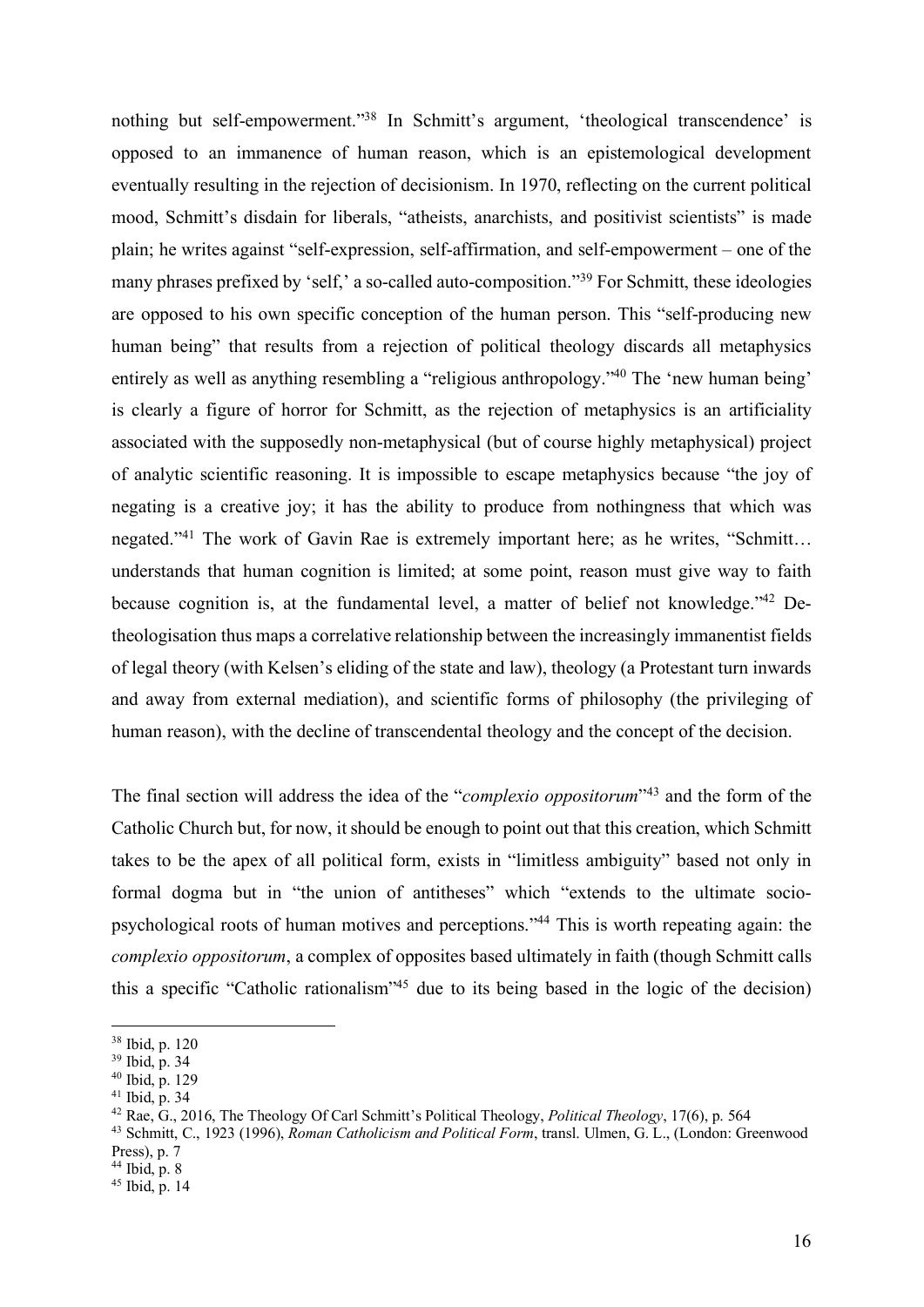"morally encompasses the psychological and sociological nature of man."<sup>46</sup> In other words, the political form that privileges the decision is the political form that truly recognises itself as political because its anthropology will be one which recognises the limits of human reason, allowing a space in which the theological or metaphysical can lay claim. In Schmitt's own words: "there is no politics without authority and no authority without an ethos of belief."<sup>47</sup>

Schmitt's point appears to be that the foundation of the political and the foundation of the metaphysical are identical: a specific account of human nature, focusing on the non-conceptual, myth-filled aporias which result from the attempt to overcome the limits of human reason. For Schmitt, then, the role of the decision in contemporary law is to undergird this natural aporia which results from the human inability to create totally self-contained systems of norms. Any attempt at excluding the exception is simultaneously a metaphysical position that presumes the rationality of the human being. In other words, the rejection of transcendence is, for Schmitt, an impossible (and dangerous) rejection of human nature. The idea of progress, and of the rational person, and indeed the idea of normative law – these things are themselves metaphysical speculations. This is why the question of who decides, which is also a question of the right relationship between theology and politics, is always primarily theological. The Augustinian question of the relationship between the heavenly and the earthly cities – in the modern era the relationship between Church and state – can only be answered "in concreto, on behalf of the concrete, autonomously acting human being<sup>748</sup> whose most fundamental relationship with the sovereign is always one of metaphysical assent to authority against an immanent self-assertion.

<sup>46</sup> Ibid, p. 13

 $47$  Ibid, p. 17

<sup>48</sup> Schmitt, C., 1970 (2008), p. 115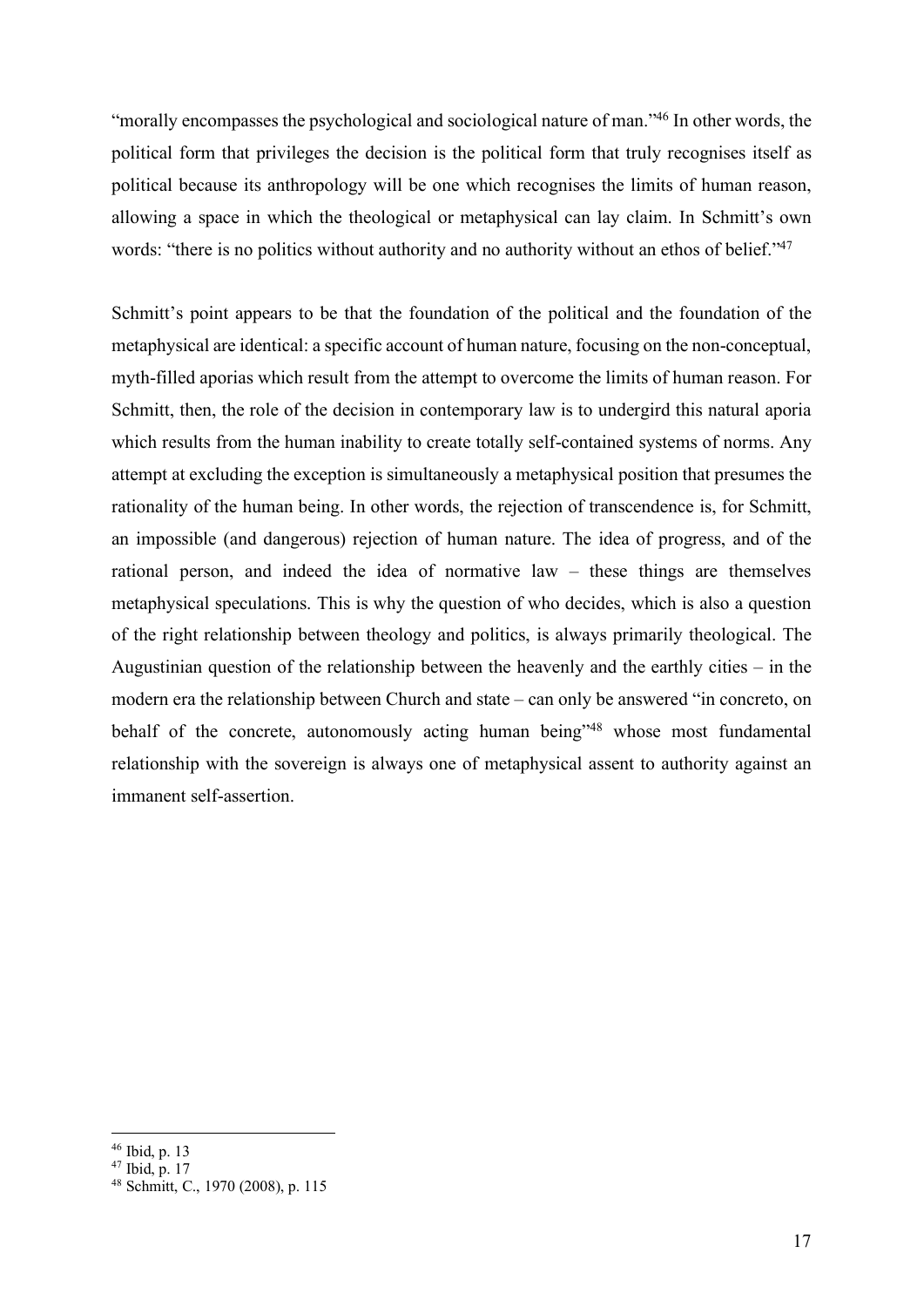#### **Section Four: The Theological-Political Transition**

There are, then, two strategies at work in Schmitt. Firstly, the basic historical observation that the secular state did, in a quite specific way, inherit the power of decision from the Church (this is purposefully confused with the secularisation theorem regarding each historical period which is, in reality, a separate contention); and secondly, Schmitt's strategy of contrasting immanence with transcendence, the transcendent being a recognition of the importance of the metaphysical in relation to the political decision. This metaphysics is paradoxically based in the purely material limitations of human cognition and can explain Schmitt's use of structural analogies between the theological and the political in each historical period.

At the heart of this debate we seem to have two views with which Schmitt disagrees. Firstly, Blumenberg's argument, summarised by John Milbank as stating that secular discourse simply "borrows inherently inappropriate modes of expression from religion as the only discourse to hand,"<sup>49</sup> thereby delegitimising the self-affirming character of contemporary ideologies. And secondly, a more explicitly theological argument stating that secular discourse "is actually constituted in its secularity by 'heresy' in relation to orthodox Christianity."<sup>50</sup> Of course, he is much more sympathetic to the second than to the first, but his argument is by no means based upon a genuine revelation from God. Schmitt's assessment of the legitimating character of the theological decision leads him to create binary oppositions between concepts: "the spiritualtemporal, this world and the hereafter, transcendence-immanence."<sup>51</sup> Schmitt's thought constantly sets up metaphysics, theology, and the human being on one side versus 'rationality', economic-technical thinking, positivism, and technology on the other.

There is something essentially human in this vision, which isn't a simple "metaphysics of death,"<sup>52</sup> as Richard Wolin has claimed. Political theology, looked at in this light, appears to be making claims about the human being which have direct political implications. Of course, the context of Weimar is essential for understanding why this might be. The *Existenzphilosophie* of the late 1920s, a Nietzschean-influenced declinist conception of the history of Western philosophy, was incredibly influential on the political right. Some critics

<sup>49</sup> Milbank, J., 1990 (2006), *Theology and Social Theory*, (Oxford: Blackwell), p. 3

<sup>50</sup> Ibid, p. 3

<sup>51</sup> Schmitt, C., 1970 (2008), p. 44

<sup>52</sup> Wolin, R., 1990, 'Carl Schmitt, Political Existentialism, and the Total State', *Theory and Society*, 19(4), p. 395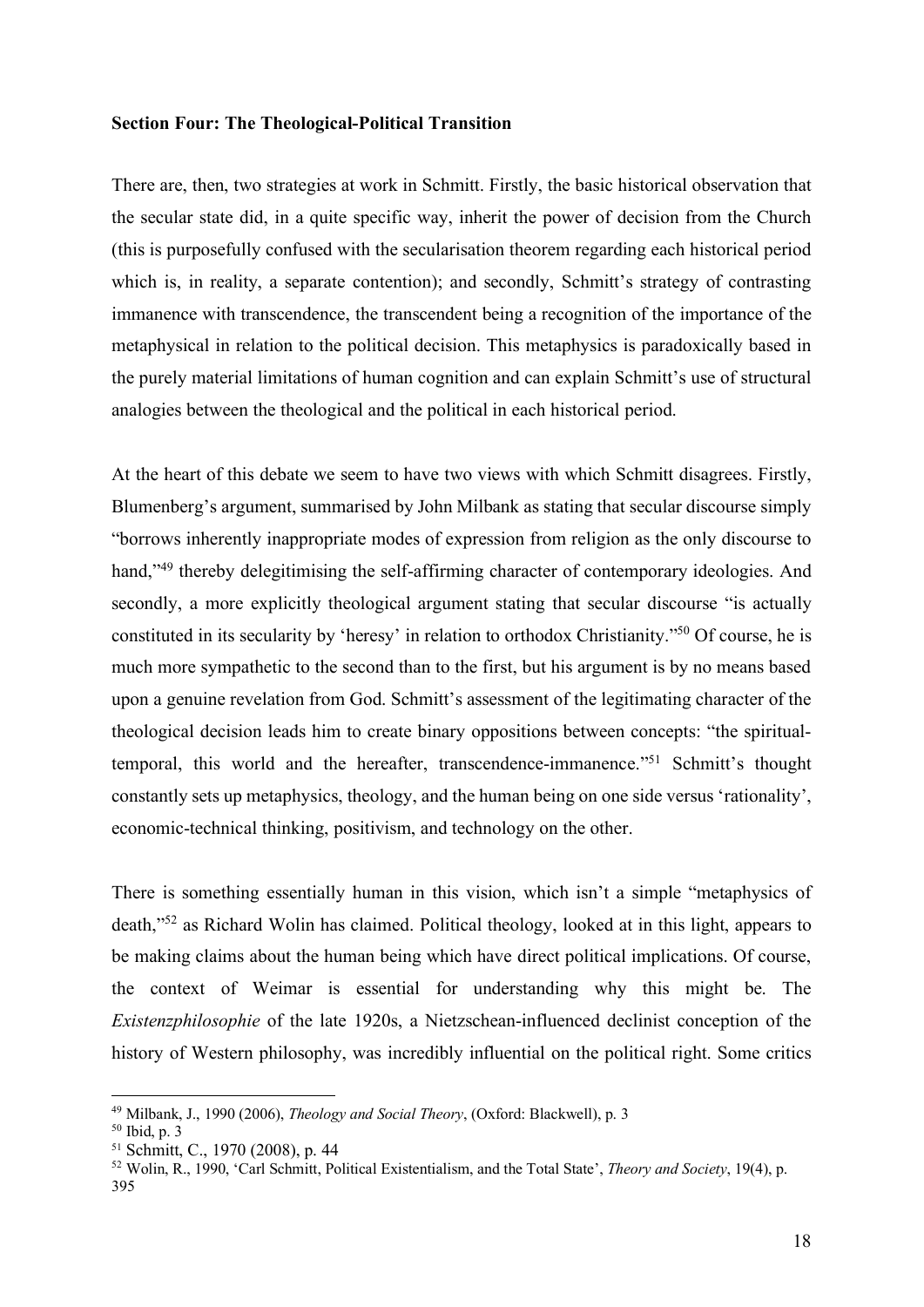have rightly pointed to this morass of ultra-conservative (and often highly Romantic) political and literary thought and its connections with Schmitt's oeuvre. Wolin is wrong, though, to suggest a mere nihilistic Heideggerian "brute facticity"<sup>53</sup> in Schmitt which revels in an aristocratic ecstasy of "storm" and "steel."<sup>54</sup> Wolin recognises that the "power of decision is grounded in an insight superior to the subaltern capacities of human ratiocination"<sup>55</sup> but he imagines that all we are left with is a totalising nihilism. The idea that Schmitt's thought could make *formal* demands, in the sense of advocating a specific formal structure within which the decision can be made, is something he dismisses.

But if it is true, as was argued above, that the movement of the decision from the Church to the state is fundamental for Schmitt's political decisionism, then we should spend some time looking at this period and the exact theological assumptions that Schmitt claims were transformed into secular conceptions of sovereignty. This is a hugely overlooked topic in political theoretical interpretations of Schmitt. I contend that this theological underpinning is provided by the crisis that leads to the original redeployment of the theological into the political at the end of the Middle Ages: nominalist voluntarism. Political theologies of various types (and accounts of the theological-political question) have had a difficult relationship with nominalism and voluntarism over the past century. Radical Orthodoxy has practically made Duns Scotus and William of Ockham, prime movers of a nominalist theological moment, *persona non grata* within contemporary theological debate, blaming them (and particularly Duns Scotus) for the rise of liberalism and the collapse of theological metaphysical assumptions.

To be brief, nominalism, in the sense that I am referring to, is the philosophical contention that there are no abstract universals. The nominalist position leads to a question which Schmitt asks in *On the Three Types of Juristic Thought*, <sup>56</sup> and that is also asked by Meier: "does God want the good because it is good or is the good good because God wants it?"<sup>57</sup> The connection to decisionism should be clear. For the nominalists, particularly William of Ockham (1287-1347), God must be at all times free to determine His action in the world unconstrained by abstract

<sup>53</sup> Wolin, R., 1990, p. 394

<sup>54</sup> Junger, E., 1920 (2004), *Storm of Steel*, transl. M. Hoffman, (London: Penguin) 55 Wolin, R., 1990, p. 397

<sup>56</sup> Schmitt, C., 1934 (2004), *On The Three Types of Juristic Thought*, transl. J. Bendersky, (London: Prager), p. 60

<sup>57</sup> Meier, H., 1994 (1998). 92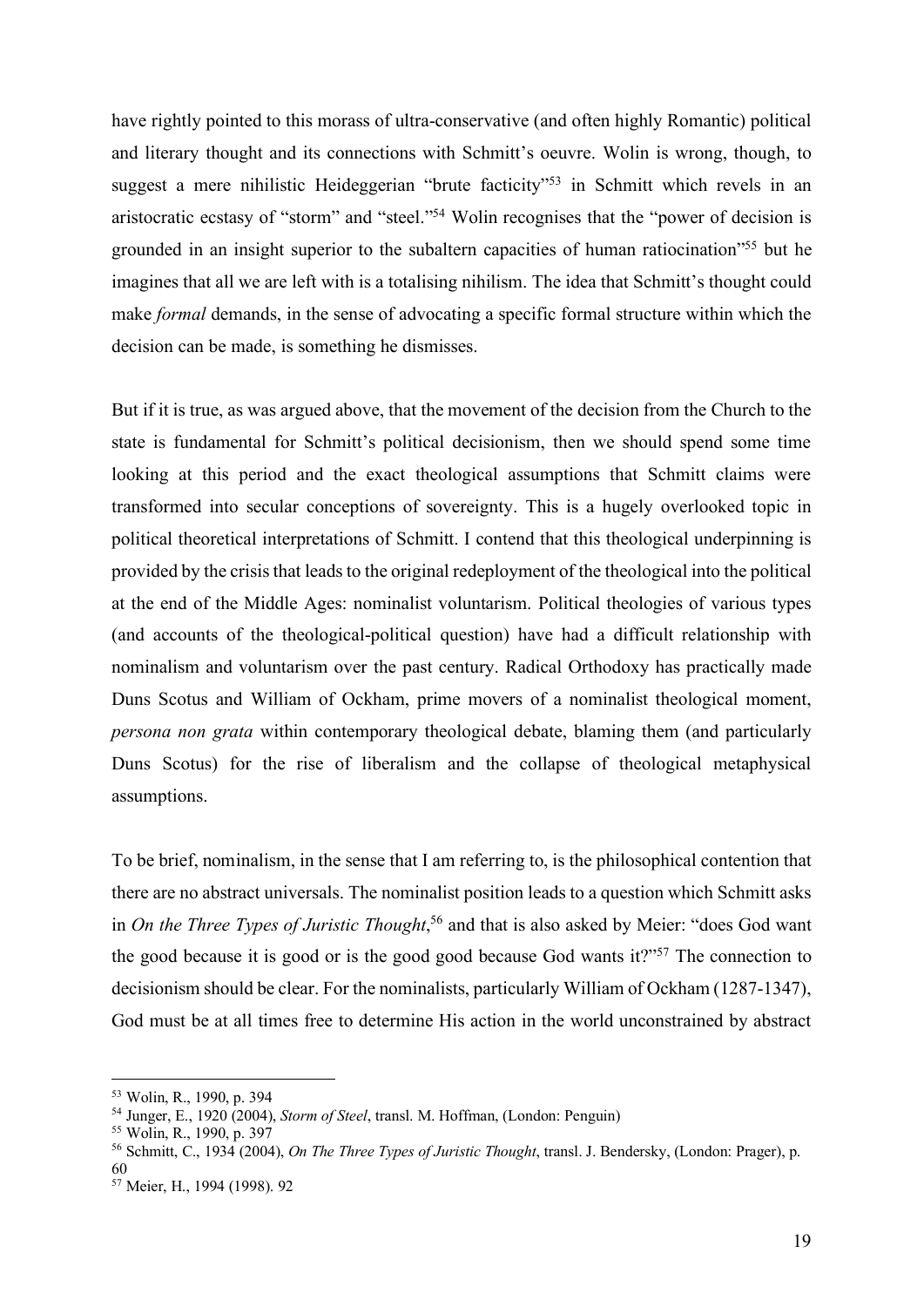inviolable categories. This understanding of God leads to voluntarism which, very simply, is the idea that 'the good' is whatever God says it is. This is also known as divine command theory. There is no universal category of the good (and therefore of evil), of the true, or of the beautiful — there is simply a totalising, sovereign will. The difficulty with this view, which may be immediately clear, is that all existence is dependent upon arbitrary decision.

Ockham was reacting against the Averroist Aristotelians and the natural theology of Aquinas, both of whom he thought "locked God within a rationalist box,"<sup>58</sup> to quote the philosopher Edward Feser. The idea that discrete objects needed to share in any necessary universality was an unhelpful and illogical multiplication, according to Ockham, but this also meant that each object was singular and distinct, and its telos unconnected to others that may be of its kind. The ultimate purpose of each object was therefore defined solely by the Sovereign will. As Gillespie writes, on this view "the world to its very core is contingent and governed only by the necessity that God momentarily imparts to it. There thus are no universals, no species or genera. There are likewise no intrinsic ends for individuals that arise out of and correspond to the essence of their species."<sup>59</sup> And, similarly, this gives God total control over morality to an extent previously considered blasphemous; Duns Scotus writes that killing could be seen as morally good "if God should revoke this precept, do not kill."<sup>60</sup> Note that in this decisionist voluntarism we see the antecedent distinction of the political written in theological language. If, as Schmitt says, the friend-enemy distinction is an "antithesis [known] independently of other antitheses" then it remains totally unattached to apparently universal categories such as "the morally evil, aesthetically ugly, or economically damaging"<sup>61</sup> which may exist beforehand.

The effect of this development on Medieval theology was dramatic and resulted in a crisis of thinking on the sovereignty and nature of God. As Blumenberg wrote, the nominalist moment was at the centre of the "crisis-laden dissolution of the Middle Ages;" it was above all a crisis of the "systematic relations in the metaphysical triangle: man, God, world."<sup>62</sup> If God's power was totalising and apparently arbitrary, then any constancy and universality gifted as attributes of the world necessarily detracted from His power. This sets the human being up in opposition

<sup>58</sup> Feser, E., 'Razor Boy', in the *Edward Feser Blog*, http://edwardfeser.blogspot.com/2011/03/razor-boy.html (accessed: 20/08/2018)

<sup>59</sup> Gillespie, M.A., 1994, *Nihilism Before Nietzsche*, (Chicago: University of Chicago Press), p. 17

<sup>60</sup> Duns Scotus, 1997, *Duns Scotus on the Will and Morality*, transl. A.B. Wolter, OFM, (Washington: The Catholic University of America Press), P. 306

<sup>61</sup> Schmitt, C., 1932 (2010), p. 27

<sup>62</sup> Blumenberg, 1966 (1983), p. 484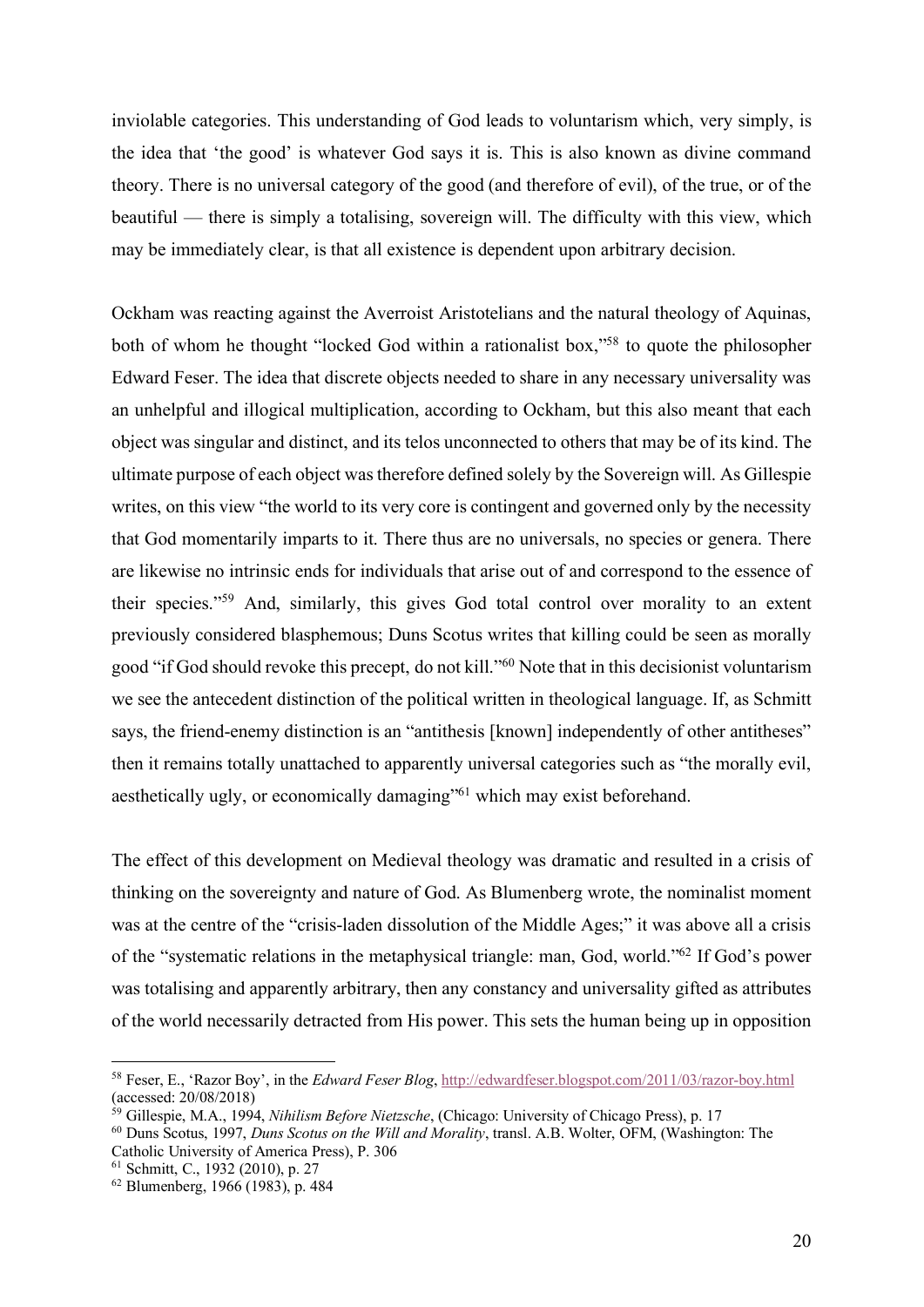to God — sovereignty is not, and can never be, plural. If God's relationship to 'the good' is one of totalising decision alone, this throws into doubt ideas about God that involve an inherent goodness. This is the *potentia absoluta* as opposed to the *potentia ordinata*, the former being the absolute power of God which, as John Milbank points out,  $63$  finds its political apotheosis in Hobbes' terrifying and all-powerful Leviathan: "The right of Nature, whereby God reigneth over men, and punishes those that break his Lawes, is to be derived, not from his creating them, as if he required obedience as of gratitude for his benefits; but from his Irresistible Power."<sup>64</sup>

The parallels between this conception of God and the decisionism of Schmitt are obvious, though there has been remarkably little academic work conducted into the impact of this voluntarist theology on Schmitt's thinking. What is crucial for us is Schmitt's explicit linking of this period to the crisis of Weimar, which is rarely, if ever, commented upon in the literature. As Tanner writes, "the Weimar constitution brought for Protestantism – for which no organisational or personnel changes at the church level had taken place without state authorisation since the Reformation – the separation of church and state, the legal and political end of the alliance between 'throne and altar.'"<sup>65</sup> Schmitt writes that the "cooperation and mutual recognition" between church and state that had characterised the last four hundred years of German history had "vanished" in 1919, "initiating crisis" for "German Protestantism."<sup>66</sup> Suddenly, the two *societas perfectae* – church and state – which had existed in as close a parallel as possible, had been "shattered" by a liberal constitution which many Protestant theologians rejected as being an inadequate "means of politically dealing with a pluralistic culture."<sup>67</sup> Schmitt makes this explicit, writing that "Protestant theologians realised the crisis of religion, church, culture, and state, and, finally, saw that critique is the essence of Protestantism<sup>"68</sup>

The crisis in Weimar's Protestant theology is crucial for Schmitt as he is interested in contrasting an essentially immanent Protestantism, *which dissolves political form*, with a transcendent Catholic Church that remained "absolutely unaffected by this crisis during the

<sup>63</sup> Milbank, J., 1990 (2006), p. 16

<sup>64</sup> Hobbes, T., 1651 (1996), *Leviathan: Revised Student Edition*, ed. R. Tuck, (Cambridge: Cambridge University Press), p. 246

<sup>65</sup> Tanner, K., 2012, 'Protestant Revolt Against Modernity' in L.V. Kaplan & R. Koshar (eds.), *The Weimar Moment: Liberalism, Political Theology, and Law,* (Plymouth: Lexington), p. 5

<sup>66</sup> Schmitt, C., 1970 (2008), p. 39

<sup>67</sup> Tanner, K., 2012, p. 5

<sup>68</sup> Schmitt, C., 1970 (2008), p. 40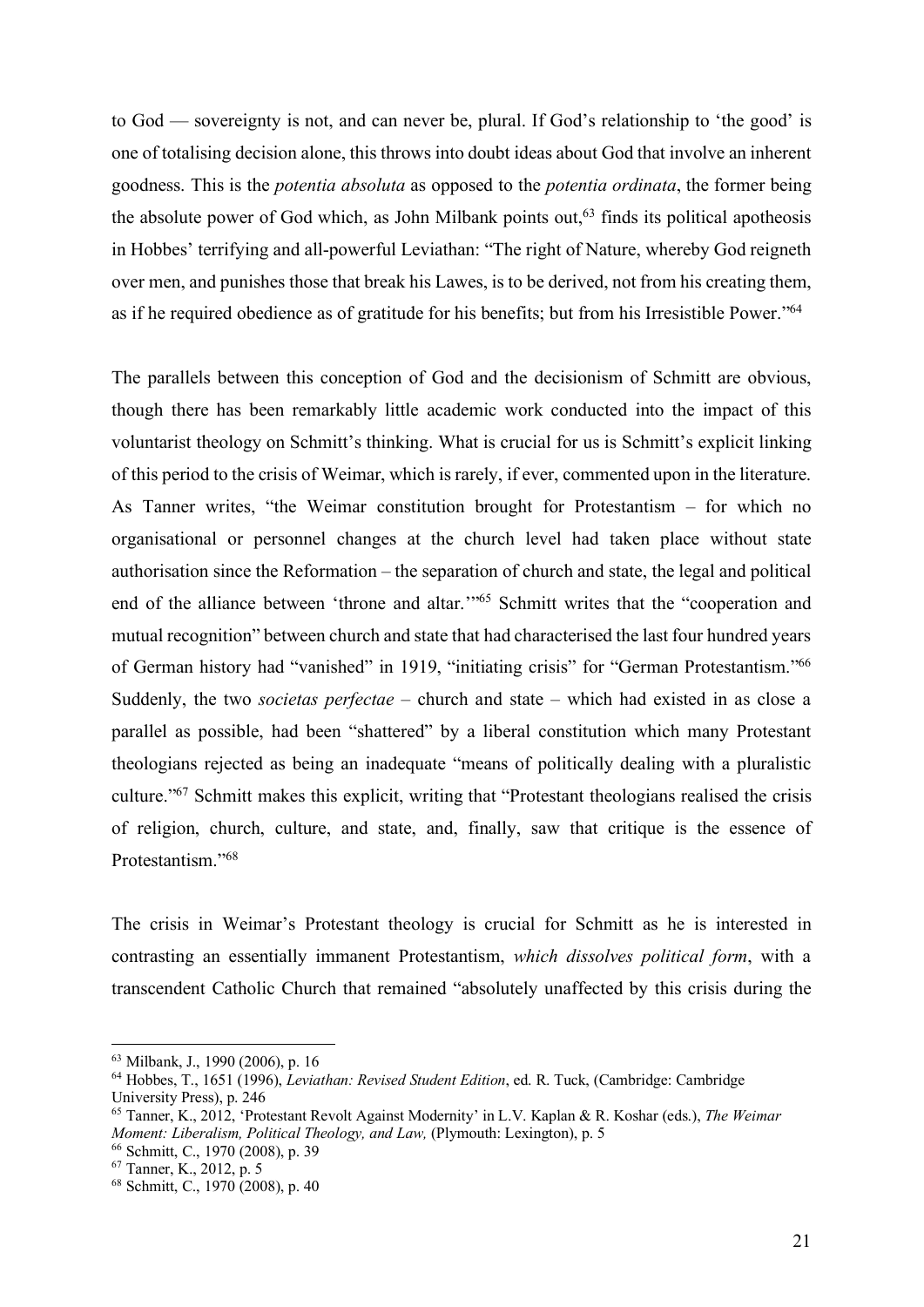entire Weimar period<sup>"69</sup> because of a political form that privileged the decision and a fideist "Catholic rationalism."<sup>70</sup> The Protestant thought of Weimar is exceptionally important in theology but has made little headway into intellectual history. The remarkable disinterest in this theology has also meant a corresponding suppression of the period of voluntarist crisis, which I argue is crucial for understanding the conceptualisation of the political in this period.

Above all, these *theological* debates gripping Weimar were about legitimacy as a derived secular conception of God's *sovereignty*. The theologians of Weimar were interested in "preserv[ing] the primacy of God's concrete command in the world"<sup>71</sup> as a way to claim the realm of the political for the theological. This sense of sovereignty as central to a theological project that had pointed criticisms to make of political realities crossed denominational divides of all kinds, both intra-Protestant and Protestant-Catholic. The most well-known of these theologians is Karl Barth, whose work became representative of the school known as 'theology of crisis'. Despite the similarities between the work of Barth and Schmitt, very little has been written directly comparing their thought. The "Protestant theologians" that Schmitt refers to include Barth, the most important of all, for whom the 'crisis' of Weimar was one of the right relation between God and humanity: "one *cannot* speak of God simply by speaking of man in a loud voice… There is no faculty in man through which revelation can be apprehended."<sup>72</sup> Indeed, Schmitt was well aware of Barth's work on the utter unknowability of God. Koshar writes in passing that "Schmitt's thinking in the 1920s evolved with Barth's Romans commentary always in sight,"<sup>73</sup> that text being a forceful declaration of the absolute omnipotence of God.

Barth's God is radically other from humanity and, in a true Calvinist sense, is totally and utterly sovereign. This emphasis on the sovereignty of God wasn't just detached metaphysical speculation, Barth and other theological thinkers were interested in the role of the Church in the world, and the role of the Church in relation to the state especially. Ecclesiological emphasis (questions around what *form* the Church should take) were simply at the more explicitly theological end of the public-private separation debate. Koshar writes that "Barth's theology

<sup>69</sup> Schmitt, C., 1970 (2008), p. 39

<sup>70</sup> Schmitt, C., 1923 (1996), p. 14

<sup>71</sup> Koshar, R., 2008, 'Where is Karl Barth in Modern European History?', *Modern Intellectual History*, 5(2), (Cambridge: Cambridge University Press), p. 347

<sup>72</sup> Barth, K., 1928, *The Word of God and the Word of Man*, found in Morgan, D., 2010, *The SPCK Introduction to Karl Barth*, (London: SPCK Publishing), p. 31

<sup>73</sup> Koshar, R., 2008, p. 355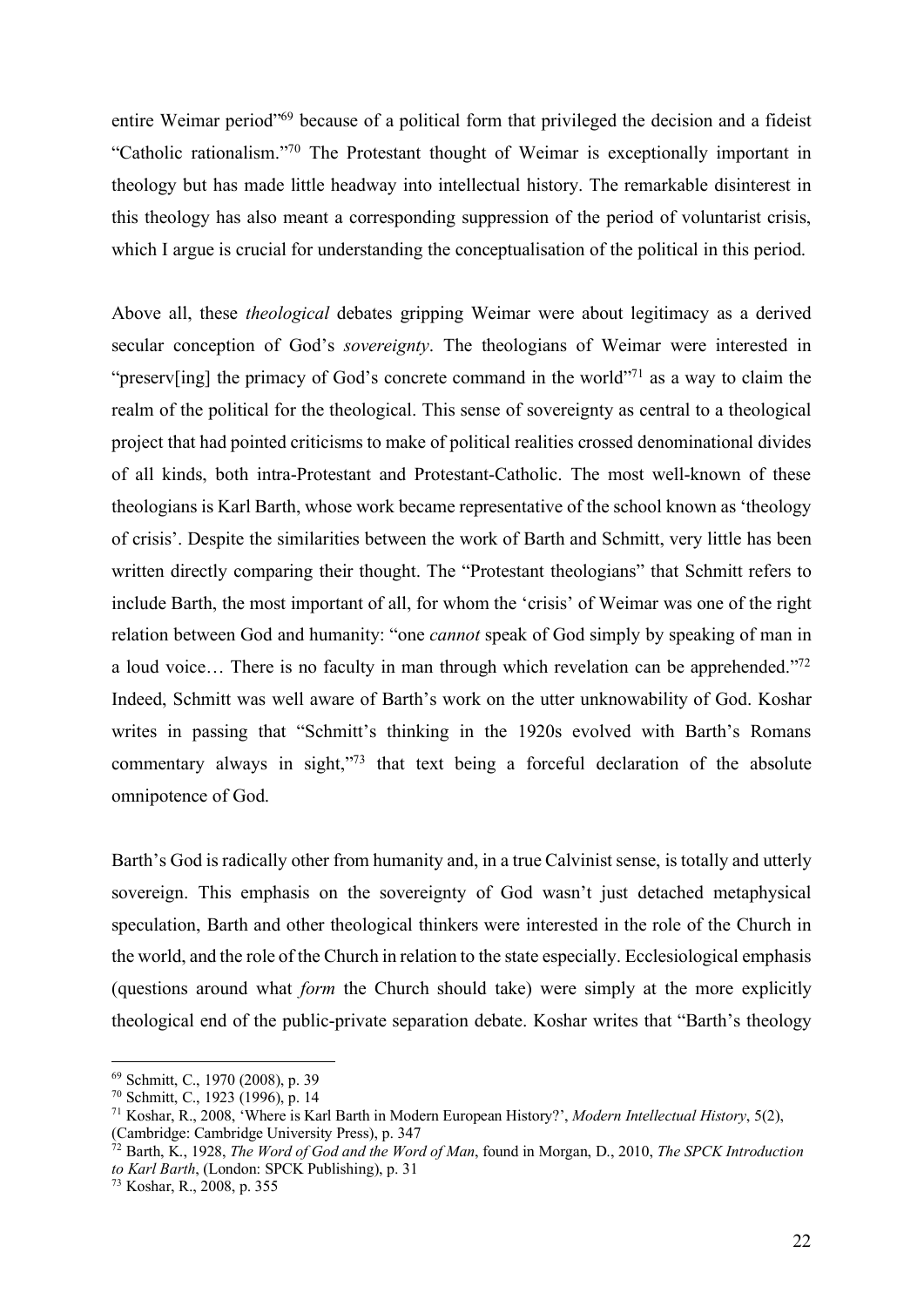contributed to a 'demythologisation' of liberal secularity along with the role Christianity played within it."<sup>74</sup> 'Demythologisation' involved, in a similar manner to the Schmittian secularisation theorem, emphasising the dependency of modern conceptions of the state on the Lordship of Jesus Christ. The Barmen Declaration, for example, coordinated by Barth and published just a few months after what Scholder called "the summer of political theology,"<sup>75</sup> was concerned with how the proper answers to the question of the sovereignty of God could and should inform the Church's position in relation to the new regime. The example of Barth shows how the voluntarist problem was mirrored in the political theology of Weimar. Schmitt's contention is that this sudden dissolution of the relationship between church and state necessitates decision on the proper relation between the theological and the political. This decisionist form is lacking in Protestantism. As Schmitt writes, "the separation… is an issue concerning the responsibility of legally institutionalised subjects, and not an issue concerning an objectifiable distinction between two domains."<sup>76</sup> The political crisis, in other words, is created by an attempt to exclude the decisionist element from the state, which is the only legitimate authority that can decide on this separation. By explicitly linking the sovereignty debates of voluntarist crisis with those of Weimar, Schmitt emphasises that the model for this sovereign is at all times descended from the voluntarist God of Ockham and, correspondingly, the sovereign of Hobbes.

Schmitt, however, is interested in the ambiguous legacy of this voluntarism. If the human being is made 'in the image of God' then the wholly sovereign God, detached from human beings that no longer have a fixed teleological end, results in a sovereign individual. The 'selflegitimation' of Blumenberg's modernity is then the rationalistic answer to the question of the voluntarist crisis. The 'immanent' rationalism of the modern age is an answer to legitimate theological questions that cannot be answered by theology alone *because God should not be arbitrary*. The radical contingency of the voluntarist conception of God forces a scepticism about God and His relationship to the world that "determines [a] new anthropology and [a] new 'science' of politics."<sup>77</sup> The human being as a property-owning individual, with an unimpeded will, comes closest to reflecting this sovereign image of God. This new contingent relationship between God and humanity is modelled on a contract — God is separated from humanity to

<sup>74</sup> Koshar, R., 2012, 'Demythologising the Secular', in L.V. Kaplan & R. Koshar (eds.), *The Weimar Moment: Liberalism, Political Theology, and Law,* (Plymouth: Lexington), p. 315

<sup>75</sup> Scholder, K., 1977 (1987), *The Churches and the Third Reich*, transl. J. Bowden, (Minneapolis: Fortress

Press), p. 234

<sup>76</sup> Schmitt, C., 1970 (2008), pp. 39-40

<sup>77</sup> Milbank, J., 1990 (2006), p. 16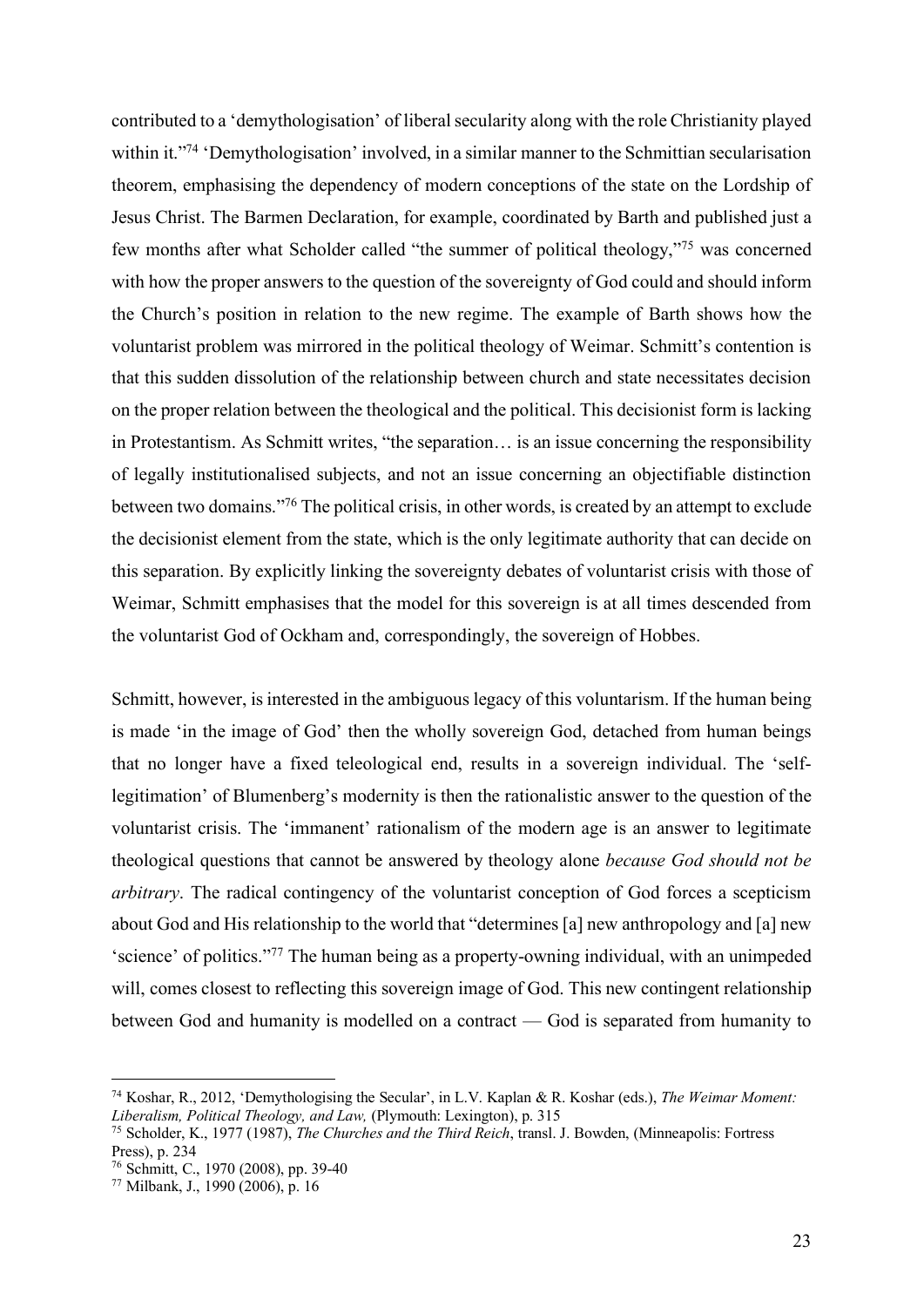the extent that we are no longer teleologically drawn to unity with Him, as we would be in a natural law theology.

I want to emphasise here why Schmitt is so interested in the parallels between the voluntarist crisis and Weimar: the conception of God that arises in both, an absolutely omnipotent Being, is the intellectual ancestor of both 'liberalism' and Schmitt's decisionism. The mistake, in Schmitt's mind, is in secularising this conception of God to the human being rather than to the state alone. This is most clearly shown in his treatise on Hobbes. The "classic case of decisionist thinking first appears in the seventeenth century with Hobbes,"<sup>78</sup> he writes, but it is here, in the very beginning of the political, that the voluntarist God is secularised *as an anthropological claim*. Hobbes' major error is in allowing "the individual's private reason whether to believe or not to believe and to preserve his own *judicium* in his heart, *intra pectus suum."<sup>79</sup>* At the pinnacle of the sovereign power of the state, united with the theological in its decisionism, occurs this "rupture of the otherwise so complete, so overpowering unity, the decisive point, concerning miracle and belief, that Hobbes evades."<sup>80</sup> For Schmitt, this rupture, which is importantly a rejection of the either/or of decision, *is caused by transposing the voluntarist conception of God onto humanity as well as the state.* The presence of conscience in the world commits the ultimate sin of detracting from the omnipotence of God by declaring the individual to be sovereign in his or her own realm. As Ockham writes, a "simple cognition of the divine nature in itself" is impossible, "we cannot have this kind of cognition in our present state."<sup>81</sup> Schmitt, writing in 1923's *Roman Catholicism and Political Form*, notes that "historically considered, 'privatization' has its origin in religion," and religion's capacity to "always and everywhere… absorb and absolutise" <sup>82</sup> turns privacy itself into an absolute, in which the individual has a right against both God and the state that is antithetical to the workings of juristic authority. For Schmitt, "this hitherto scarcely recognized correlation explains the sociological development of modern European society."<sup>83</sup> I would argue that this scarcely recognised section of a lesser-known work holds the key to opening up Schmitt's understanding of the relation between theology and the political.

<sup>78</sup> Schmitt, C., 1934 (2004), p. 61

<sup>79</sup> Schmitt, C., 1938 (1996), *The Leviathan in the State Theory of Thomas Hobbes*, transl. Schwab, G. &

Hilfstein, E., (Greenwood Press, Westport), p. 56

<sup>80</sup> Schmitt, C., 1938 (1996), p. 55-56

<sup>81</sup> Ockham, 1991, *Quodlibetal Questions*, transl. A.J., Freddoso & F.E. Kelly, (New Haven: Yale University Press), pp. 103-4

<sup>82</sup> Schmitt, C., 1923 (1996), p. 28

<sup>83</sup> Schmitt, C., 1923 (1996), p. 28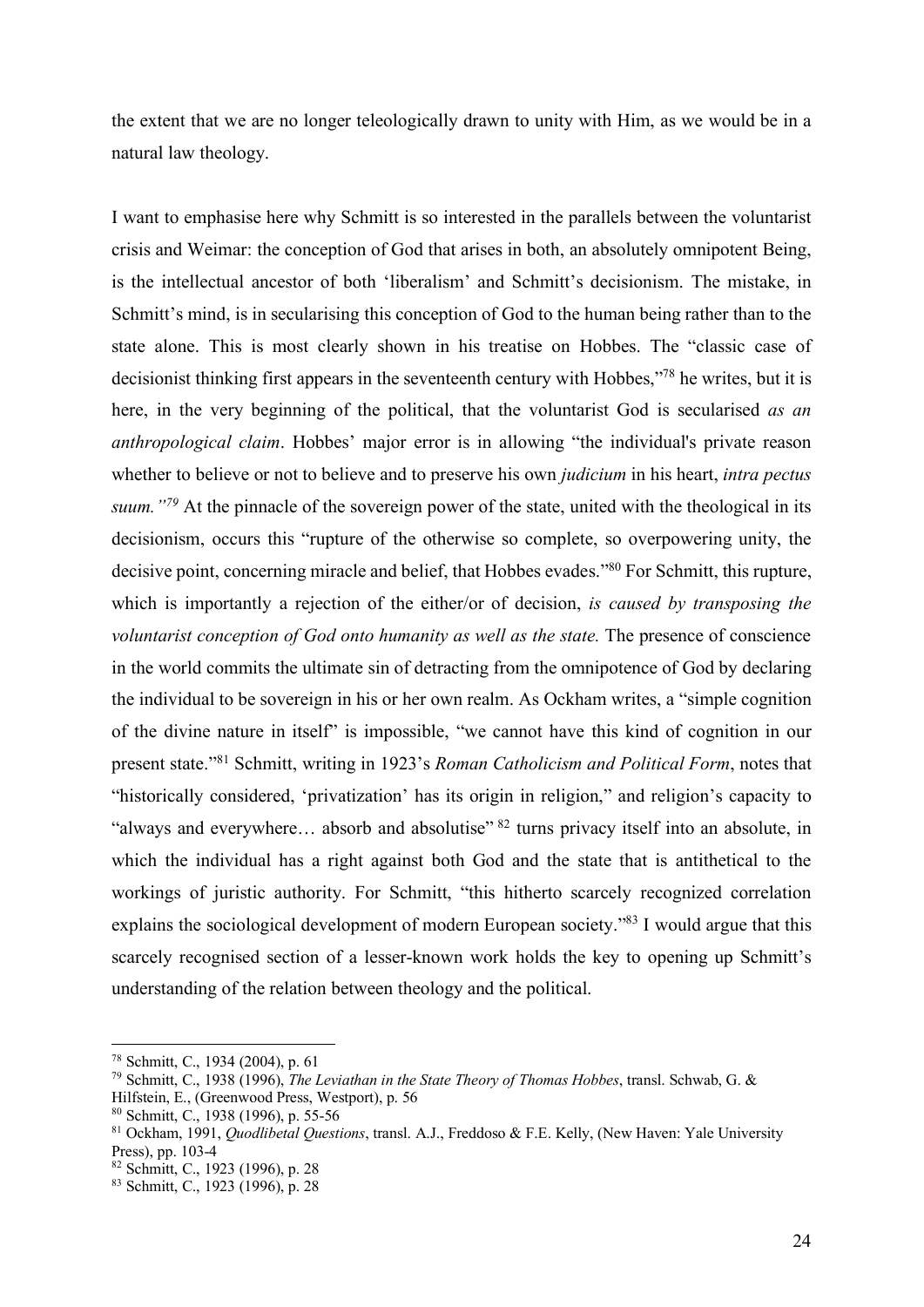#### **Section Five: Transcendence in Political Form**

This moment, the voluntarist crisis, is then central to the debate between Schmitt and Blumenberg on the viability of a political theology. Blumenberg situates his own thought contrary to this voluntarist God due to a concern for his own conception of the self-legitimising human being. Schmitt, by contrast, embraces this voluntarism as that which gives the analogous structure of the decision to the political, grounds the political in its genealogical derivation from theology, and, as we will see, understands the human being's utter powerlessness before both God and the sovereign. In this final section I will follow Schmitt's demarcation of the immanent-transcendent divide to its conclusion: the priority of political form.

When confronted with this voluntarism, Schmitt essentially declares two possible responses: a totalising acceptance or an utterly atheistic rejection. On the one side of this is the all-powerful sovereign, and on the other the all-powerful 'self'-prefixed individual, isolated from his or her community and, as in his 1917 short story *Die Buribunken*, turned into a mechanism which is mirrored in the "*machina machinarum*" <sup>84</sup> of the state.

Chapter Four of *Political Theology* draws an intellectual history of those political thinkers who also depended on this decisionism. He makes an explicit link between the priority they give to the omnipotence of God and the fideist aspects of their political philosophies. As Amesbury writes, "'fideism' is the name given to that school of thought... which answers that faith is in some sense independent of, if not outright adversarial toward, reason."<sup>85</sup> Schmitt defends Louis de Bonald, the counterrevolutionary political theorist whom Schmitt calls the "founder of traditionalism."<sup>86</sup> There is a fideist element to Bonald's work, Schmitt argues (and indeed endorses), that contrasts with the internally-oriented philosophy of Hegel or "Schelling's philosophy of nature."<sup>87</sup> Here we see the most explicit attempt by Schmitt to contrast "conceptions of transcendence" to those of an "immanence-pantheism or a positivist indifference toward any metaphysics."<sup>88</sup> This is the historical ancestor of the Schmitt-Blumenberg debate, with Schmitt firmly prefiguring his coming down on the side of a

<sup>84</sup> Schmitt, C., 1938 (1996), p. 34

<sup>85</sup> Amesbury, R., 2017, 'Fideism', *The Stanford Encyclopedia of Philosophy*, E.N. Zalta (ed.), https://plato.stanford.edu/archives/fall2017/entries/fideism/

<sup>86</sup> Schmitt, C., 1934 (2005), p. 54

<sup>87</sup> Ibid, p. 54

<sup>88</sup> Ibid, p. 50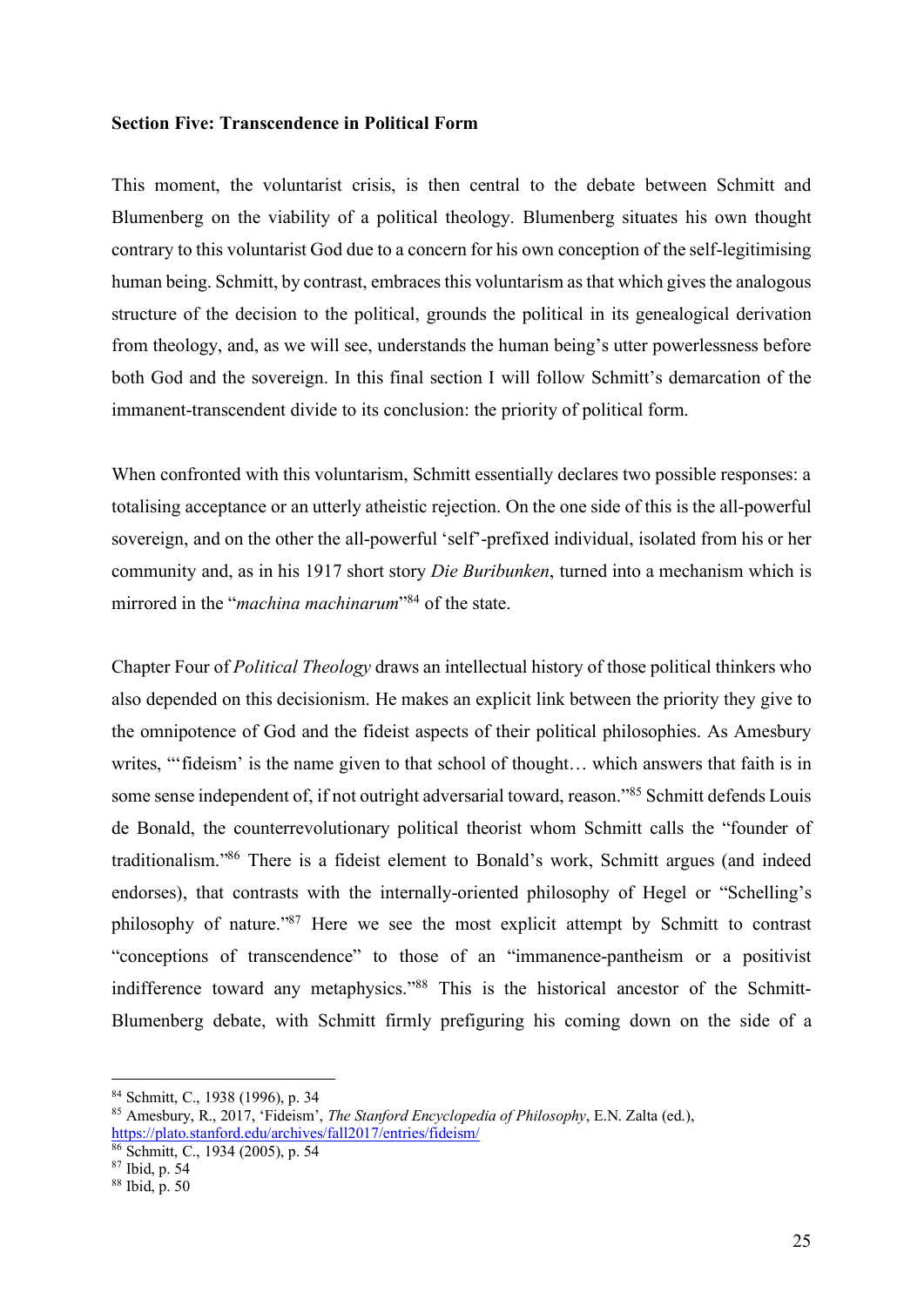voluntarist faith in the decision. For Bonald, Schmitt, writes, "tradition offered the sole possibility of gaining the content that man was capable of accepting metaphysically, because the intellect of the individual was considered too weak and wretched to be able to recognise the truth by itself."<sup>89</sup> Bonald, who wrote that he walked always between "being and nothingness" confronts Schmitt as a figure of fideist heroism, rejecting the rationalism of immanence for the "moral disjunctions" between "good and evil, God and the devil" in which a synthesis is to be rejected, and the subject is always faced with an "either/or" decision.<sup>90</sup> Here we see Schmitt making the explicit claim that his decisionism is descended from the fideist contention that knowledge through rational analysis is impossible. The either/or "exists in the sense of a life-and-death struggle that does not recognise a synthesis and a 'higher third.'"<sup>91</sup> The voluntarist crisis necessitates decision. In this very literal way, through both historic descent and the 'metaphysics' of cognitive limitation, the sovereignty of God is as unknowable as the sovereign of the state.

It may be protested that this faith in the decision alone is a strangely immanent-sounding and indeed potentially subjective conception of sovereignty. We have already seen how the voluntarist crisis led to a severe and potentially solipsistic questioning of God in a world in which humanity was no longer teleologically destined to be united with the divine. Could it be, then, that the transcendence-immanence distinction is simply a false one? Indeed, a rejection of reason could be seen as a far more 'immanent' move on Schmitt's part — if transcendence simply means relinquishing responsibility as a rational individual then the distinction seems to be more semantic than substantive. These protests are valid but misguided. Some commentators, such as Croce and Salvatore have suggested<sup>92</sup> that Schmitt's recognition of this problem leads him to develop an institutionalist juristic conception against his pure decisionism in 1934's *Three Types of Juristic Thought*. I think this is a rather excitable interpretation of what was in reality an unfortunate attempt by Schmitt to ally himself with the new National Socialist regime.

In his 1950 essay *Three Possibilities for a Christian Conception of History*, translated only recently, Schmitt declares that the essence of Christianity is not "morality" or "doctrine… but

<sup>89</sup> Schmitt, C., 1934 (2005), p. 54

<sup>90</sup> Ibid, p. 55

<sup>91</sup> Schmitt, C., 1934 (2005), p. 55

<sup>92</sup> Croce, M. & Salvatore, A., 2013, *The Legal Theory of Carl Schmitt*, (Abingdon: Routledge)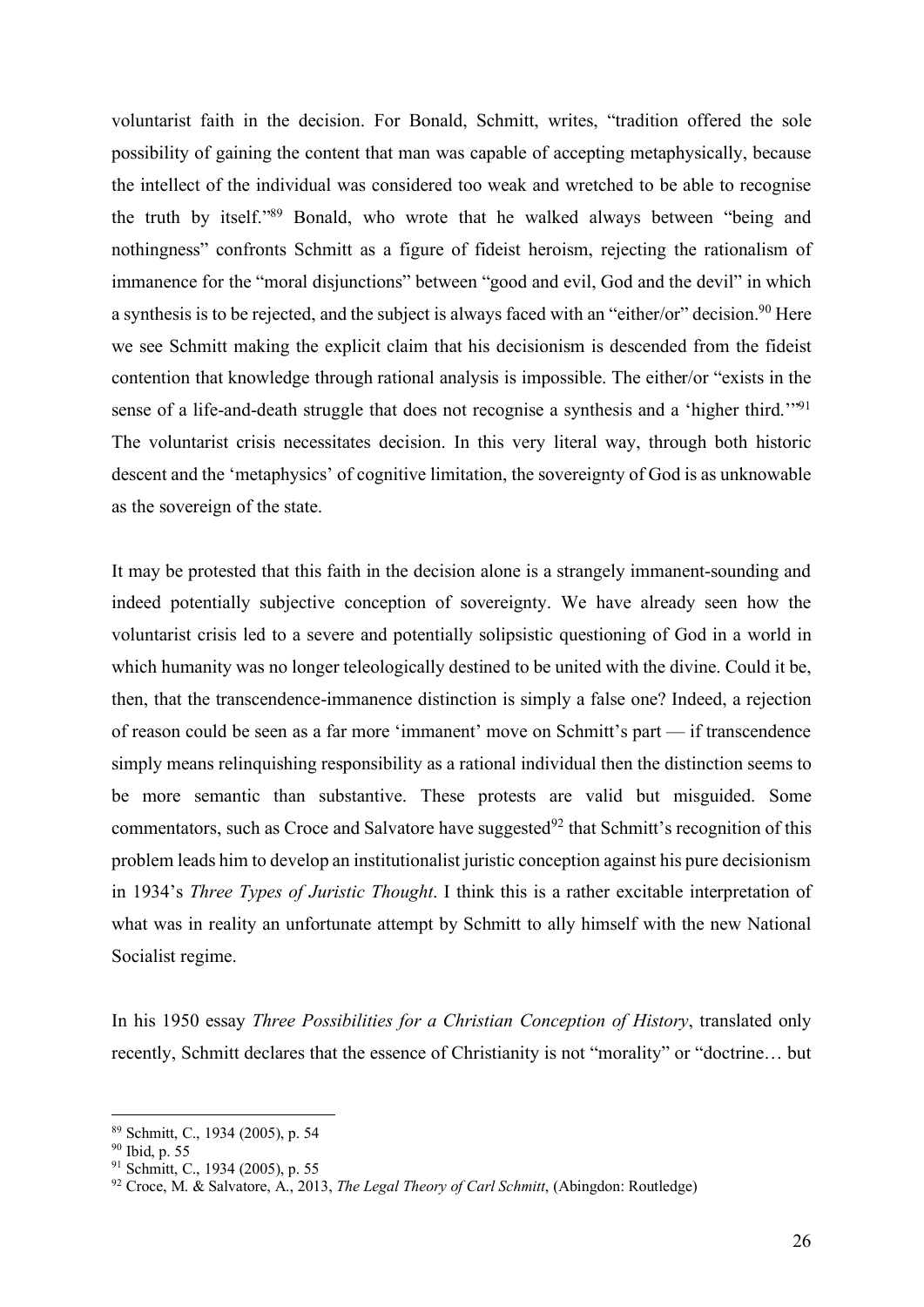a historical event, non-appropriable, non-occupiable singularity. It is the incarnation in the Virgin Mary."<sup>93</sup> In this, history has a "Marian image,"<sup>94</sup> a concrete historical specificity in the person of Christ whose birth is necessitated from the acceptance of God's will. Mary's response to God's request to become the Mother of God, "let it be done unto me according to thy word," is the submission of the individual will to the sovereign decision which brings history into being. Schmitt is keen to contrast the mere personal 'belief' in revelation (of a typically Protestant variety) with the assent to institutional decision in the Catholic Church which descends from this acceptance: "whether someone can be called a true Christian has nothing to do with the intensity of impatience with which he seeks to bind himself to God but rather with the path he takes. The path is determined by the law of God, that is, the *pan rema* with which Christ admonished the tempter when he challenged Christ to make bread from stones."<sup>95</sup> The "intensity of impatience" is an immanent attaching of oneself to God, while "the law of God," issues from transcendence and has to be taken on faith via the structures of mediation which present God's law to humanity.

For Schmitt, this distinction between immanence and transcendence is based in the priority of political form. As Meier notes, the '*Ecce, ancilla Domini, fiat mihi secundum verbum tuum'* [Behold the handmaiden of the Lord, be it done to me according to thy word] is the 'total ground and total image' of man's answer, which is demanded by the omnipotence of God."<sup>96</sup> Just as in Ockham and Bonald one can either accept or reject this revelation, but there is nothing in between. It is Schmitt's claim that these words of the Virgin Mary, the renouncement of one's own will before the majesty of God, are at the root of both the voluntarist crisis in theology and the decisionist crisis of Weimar. At the centre of both is a recognition of the allpowerful God as the one who decides on the exception.

What is crucial for Schmitt is that history's "Marian image" isn't just an obscure mysticism but means that the allowance of individual conscience (as, most famously, in Hobbes) is and will always be the original sin of the political itself; it constantly resurrects the horrifying possibility of Mary's turning around to God and saying 'no.' This is the origin of what is later

<sup>93</sup> Schmitt, C., 1950 (2009), 'Three Possibilities for a Christian Conception of History', transl. Wenning, M, *Telos*, 147 (Summer), p. 169-170

<sup>94</sup> Ibid, p. 170

<sup>95</sup> Schmitt, C., 1917 (1996), *The Visibility of the Church*, transl. Ulmen, G. L., (London: Greenwood Press), pp. 49-50

<sup>96</sup> Meier, H., 1994 (1998), p. 89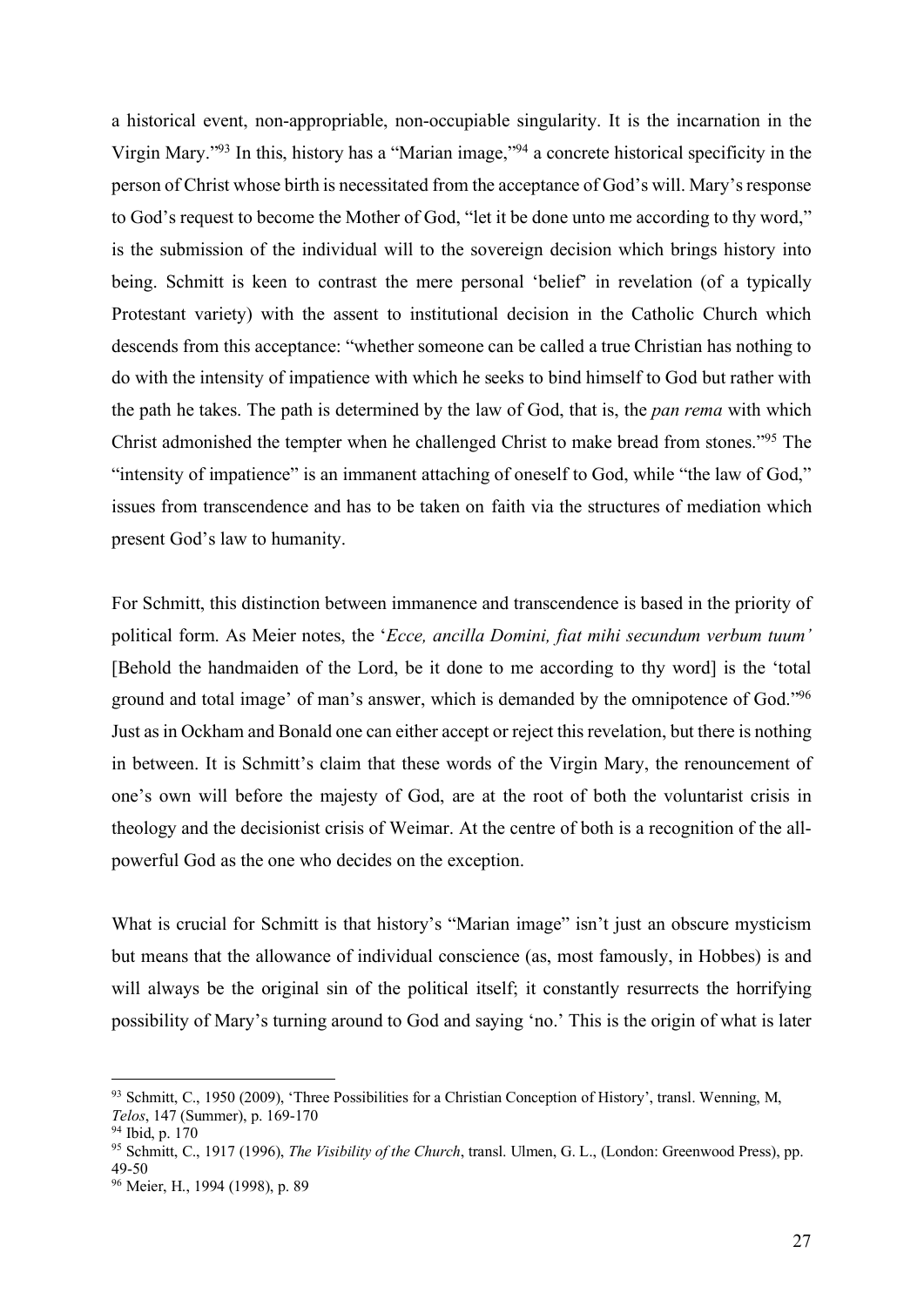to be called 'representation,' but which in 1917's *The Visiblity of the Church* is, after the Catholic doctrine, called "mediation."<sup>97</sup> The mediation of the sovereign will to the individual human being becomes the most *important temporal aspect* of the acceptance of the sovereign will itself. This mediation is present through the Catholic Church, which contains *the archetypical political form*, the *complexio oppositorum*. I will only gesture towards this hugely underappreciated central concept in Schmitt's thought, having excavated its foundations throughout this dissertation. Schmitt's idea is that the form of the Catholic Church manages to fulfil the "Marcionitic either/or" with a "strict realisation of the principle of representation" in which two opposites are mystically brought together in a "union of antitheses."<sup>98</sup> This "limitless ambiguity" makes possible the "will to decision"<sup>99</sup> where Tertullian's second most famous (though misattributed) phrase, "I believe because it is absurd,"<sup>100</sup> is made politically concrete. Thus, "the mediator descends, because the mediation can only proceed from above, not from below. Salvation lies in that God becomes man (not that man becomes God)."<sup>101</sup> The rejection of 'man' becoming 'God' is a rejection of this conception of the totally sovereign (and hence self-legitimating) individual and a recognition that hierarchy is essentially a recognition of, and not merely an imposition upon, a concrete order.

For Schmitt the immanence-transcendence divide is, then, a brutal and Bonaldian choice that one must make when confronted by the reality of sovereignty within the state and by the voluntarist authority of God. Thus he opposes those Christian sects who have denied the visible (concrete) reality of the Church in the world with the Catholic Church itself, stating that "every religious sect which has transposed the concept of the Church from the visible community of believing Christians into a *corpus mere mysticum* basically has doubts about the humanity of the Son of God."<sup>102</sup> Regardless of the actual truth of this statement the centrality of the incarnation to the visible representation of sovereignty in the world should strike us. Thus, the first true decision of history, the incarnation, is absolutely both totally human and totally metaphysical. The Church's ability to trace its lineage back to that moment of assent to God's authority in the *fiat mihi* is essential, to Schmitt, to its place as the perfect analogue for political authority in the world.

<sup>102</sup> Ibid, p. 52

<sup>97</sup> Schmitt, C., 1917 (1996), p. 52

<sup>98</sup> Schmitt, C., 1923 (1996), p. 8

<sup>99</sup> Ibid, p. 8

<sup>100</sup> Harrison, P., '"I Believe Because it is Absurd": The Enlightenment Invention of Tertullian's *Credo*', *Church History*, 86(2), pp. 339-364

<sup>101</sup> Schmitt, C., 1917 (1996), p. 52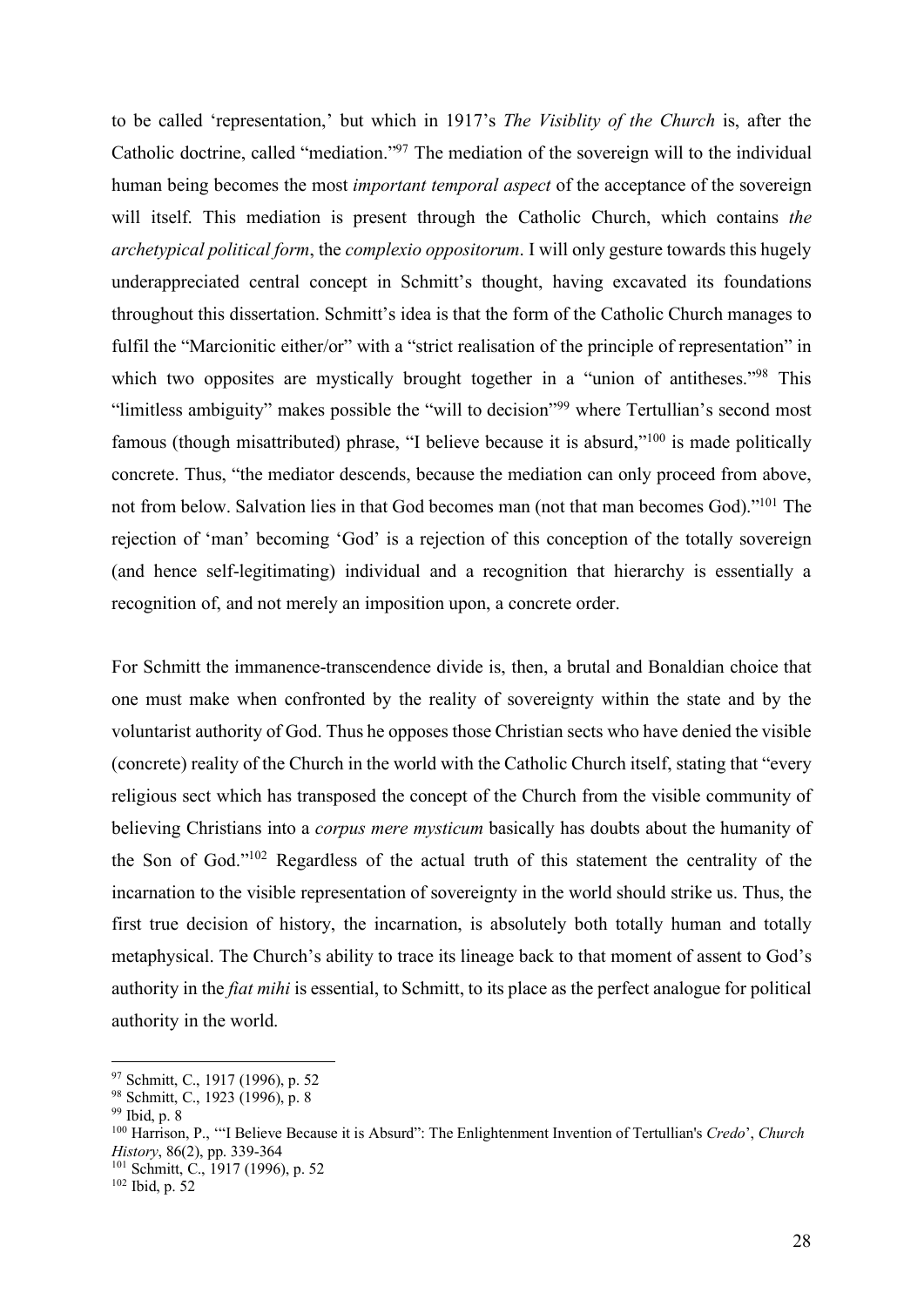#### **Concluding Remarks**

My aim in this dissertation has been to set Schmitt's political thought within a theological context. Indeed, it has been to question the boundaries between the political and the theological as distinct ideas. Schmitt's work constantly references theological ideas, thinkers, and concepts, and I hope that this dissertation has gone some way towards correcting a political theoretical approach to Schmitt's work that doesn't take this thought seriously on its own terms. If, Schmitt seems to be saying, a rejection of 'theology and metaphysics' in its traditional sense *always and inevitably* leads to a rejection of the exception, then theology and metaphysics are *necessary*, regardless of their actual truth content, to both the political and to the concrete order which is realised in the state. This, ultimately, is Schmitt's claim, and one that explains the deeply problematic attempt to read Schmitt as a strictly non-theological thinker. I am sure that Schmitt himself would not be surprised that many political theorists and intellectual historians continue to make this mistake.

I would also like to point out two areas of interest for future research. Firstly, there is clearly room for a more developed conception of Schmitt's understanding of voluntarist theology; the length-constraint of this dissertation has, perhaps inevitably, meant that I have had to paint this influence in rather broad brushstrokes. Secondly, there is an almost totally unexplored connection in the academic literature between neo-orthodox theology, particularly the thought of Karl Barth, and Schmitt's political theory. I have only been able to hint at these connections here, but the place of Barth in the current intellectual historical narratives of the twentieth century is notable by its absence.

Finally, I would like to suggest that a more robust conception of Schmitt's properly theologically grounded political theory would have much to say, as this dissertation has already suggested, regarding that contested concept of 'representation', only indicated here. Nevertheless, Schmitt's derisive comment to those who might think that in the Church there is "only external form [and] mockingly must say it represents nothing more than the idea of representation"<sup>103</sup> should be a warning. If Schmitt thinks that political form cannot be understood apart from its metaphysical core then we should take this seriously. Schmitt writes that "all sectarians and heretics have refused to recognize the extent to which the personalism

<sup>103</sup> Ibid, p. 19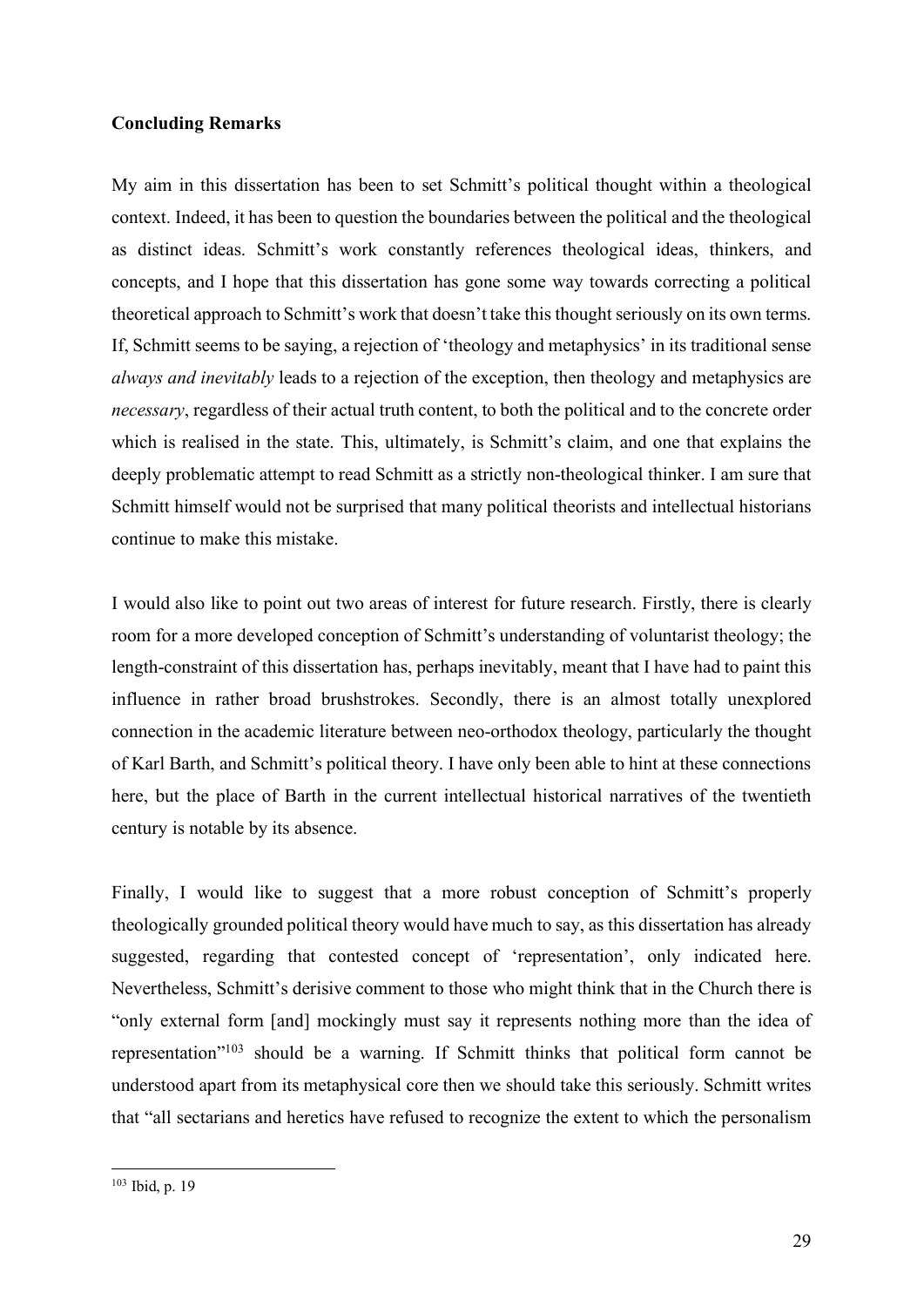inherent in the idea of representation is human in the deepest sense"<sup>104</sup> and I hope that this dissertation has gone some way towards defining more precisely the relations within Schmitt's very own unorthodox trinity of the theological, the political, and the anthropological, which is so central to his work.

 $104$  Ibid, p. 33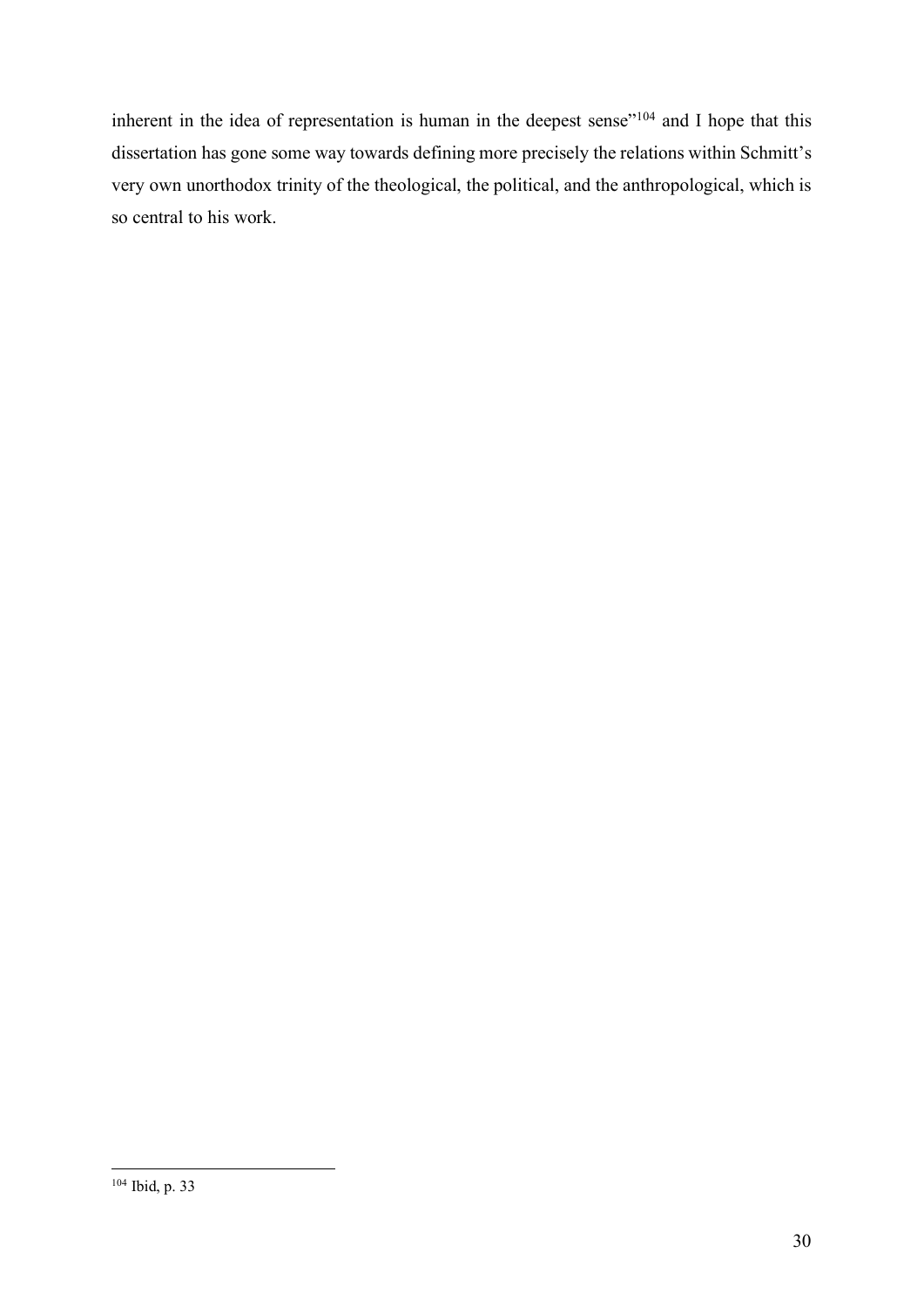#### **Bibliography**

Amesbury, R., 2017, 'Fideism', *The Stanford Encyclopedia of Philosophy*, E.N. Zalta (ed.), https://plato.stanford.edu/archives/fall2017/entries/fideism/

Barth, K., 1928, *The Word of God and the Word of Man*, found in Morgan, D., 2010, *The SPCK Introduction to Karl Barth*, (London: SPCK Publishing)

Bielik-Robson, A., 2016, 'Beyond Sovereignty: Overcoming Modern Nominalist Cryptotheology', *Journal for Cultural Research*

Blumenberg, H., 1966 (1983), *The Legitimacy of the Modern Age*, transl. R.M. Wallace, (Boston: MIT Press)

Brown, P., 2017, 'The Sons Destined to Murder Their Father: Crisis in Interwar Germany,' in M. Sharpe, R. Jeffs, & J. Reynolds (eds.), *100 Years of European Philosophy Since the Great War*, (Springer)

Croce, M. & Salvatore, A., 2013, *The Legal Theory of Carl Schmitt*, (Abingdon: Routledge)

De Vries, H. & Sullivan, L. E., 2006, *Political Theologies: Public Religions in a Post-Secular World*, (New York: Fordham University Press)

Duns Scotus, 1997, *Duns Scotus on the Will and Morality*, transl. A.B. Wolter, OFM, (Washington: The Catholic University of America Press)

Feser, E., 'Razor Boy', in the *Edward Feser Blog*, http://edwardfeser.blogspot.com/2011/03/razorboy.html (accessed: 20/08/2018)

Fleming, P., Campe, R., & Wetters, K. (eds.), 2012, Editorial, *Telos 158: Hans Blumenberg*, Spring

Fukuyama, F., 1992 (2012), *The End of History and the Last Man*, (London: Penguin)

Gillespie, M.A., 1994, *Nihilism Before Nietzsche*, (Chicago: University of Chicago Press)

Harrison, P., '"I Believe Because it is Absurd": The Enlightenment Invention of Tertullian's *Credo*', *Church History*, 86(2)

Hobbes, T., 1651 (1996), Leviathan: Revised Student Edition, ed. R. Tuck, (Cambridge: Cambridge University Press)

Junger, E., 1920 (2004), Storm of Steel, transl. M. Hoffman, (London: Penguin)

Koshar, R., 2008, 'Where is Karl Barth in Modern European History?', *Modern Intellectual History*, 5(2), (Cambridge: Cambridge University Press)

Koshar, R., 2012, 'Demythologising the Secular', in L.V. Kaplan & R. Koshar (eds.), *The Weimar Moment: Liberalism, Political Theology, and Law, (Plymouth: Lexington)* 

Larenz, K., 1931, *Rechts und Staatsphilosophie der Gegenwart*, (Berlin: Junker under Dunnhaubt), found in L.V. Kaplan & R. Koshar (eds.), *The Weimar Moment: Liberalism, Political Theology, and Law,* (Plymouth: Lexington)